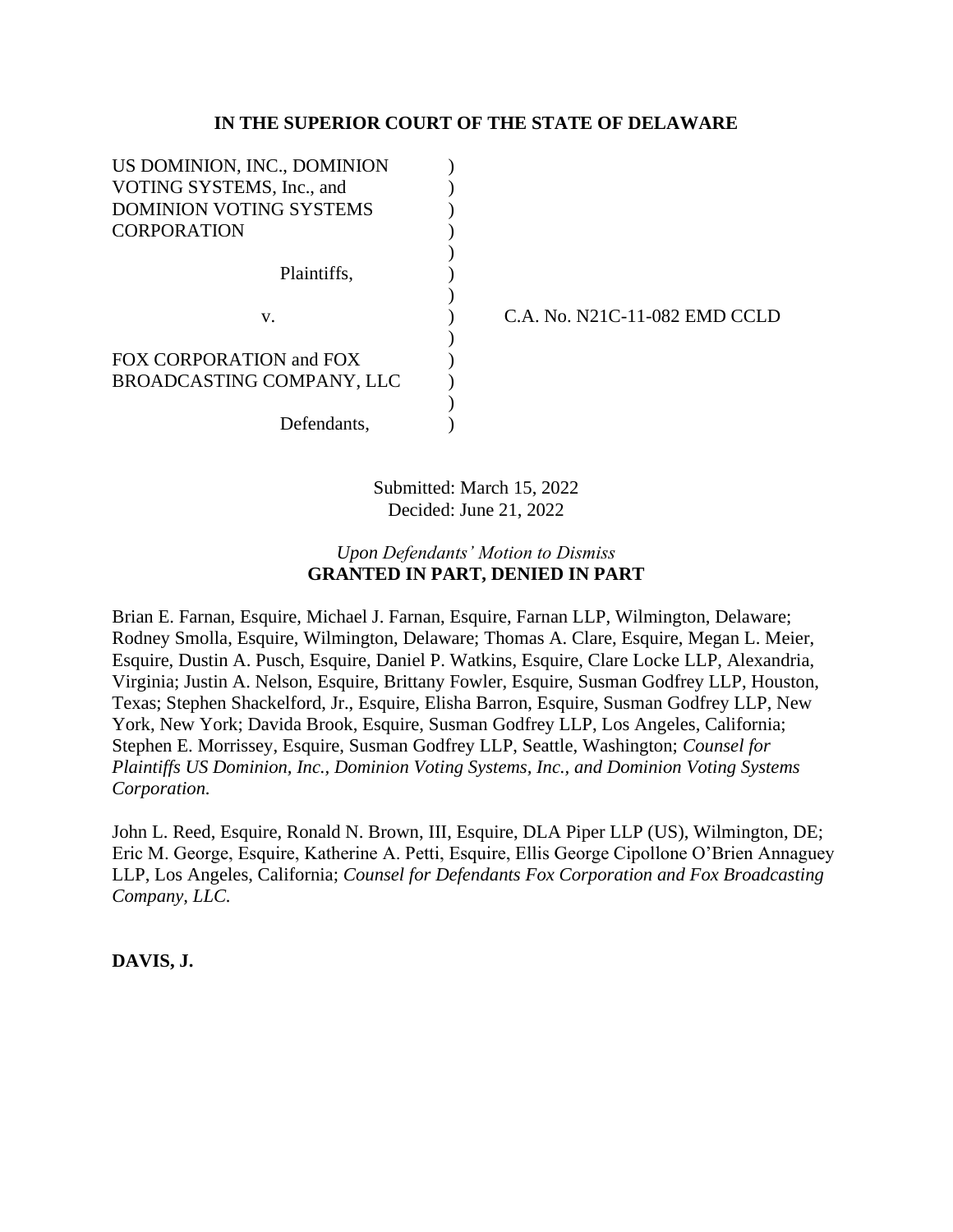## **I. INTRODUCTION**

This case is one of several that Plaintiffs U.S. Dominion, Inc., Dominion Voting Systems, Inc., and Dominion Voting Systems Corporation (collectively, "Dominion") filed in this Court relating to media coverage of Dominion's role in the 2020 presidential election. In *US Dominion, Inc. v. Fox News Network, LLC* ("*Dominion I*"), Dominion alleges Fox News Network ("Fox News") published defamatory statements accusing Dominion of election fraud.<sup>1</sup> In the current case, Dominion filed a complaint (the "Complaint") that seeks to extend liability for the same statements to Fox News's parent company, Fox Corporation, and another of Fox Corporation's wholly owned subsidiaries, Fox Broadcasting Company, LLC ("Fox Broadcasting," and, together with Fox Corporation, "Defendants"). Defendants moved to dismiss the Complaint (the "Motion") on December 30, 2021.

For the reasons explained below, the Court holds that the Complaint (as defined below) adequately states a claim for defamation *per se* against Fox Corporation. The Court also holds that the Complaint fails to state a claim against Fox Broadcasting. Accordingly, the Motion is

## **GRANTED IN PART** and **DENIED IN PART**.

#### **II. FACTUAL BACKGROUND**

Unless otherwise indicated, the following facts are stated as alleged in the Complaint. For purposes of the Motion, the Court must view all well-pled facts alleged in the Complaint as true and in a light most favorable to Dominion.<sup>2</sup> As such, the Court will not necessarily use terms like "alleged facts" or "purported facts" throughout. Additionally, this section tracks the facts in the order alleged in the Complaint.

<sup>1</sup> *See US Dominion, Inc. v. Fox News Network, LLC*, 2021 WL 5984265 (Del. Super. Dec. 16, 2021), *cert. denied*, 2022 WL 100820 (Del. Super. Ct. Jan. 10, 2022), and *appeal refused*, 270 A.3d 273 (Del. 2022).

<sup>2</sup> *See, e.g., Cent. Mortg. Co. v. Morgan Stanley Mortg. Cap. Holdings LLC*, 27 A.3d 531, 536 (Del. 2011); *Doe v. Cedars Acad., LLC*, 2010 WL 5825343, at \*3 (Del. Super. Oct. 27, 2010).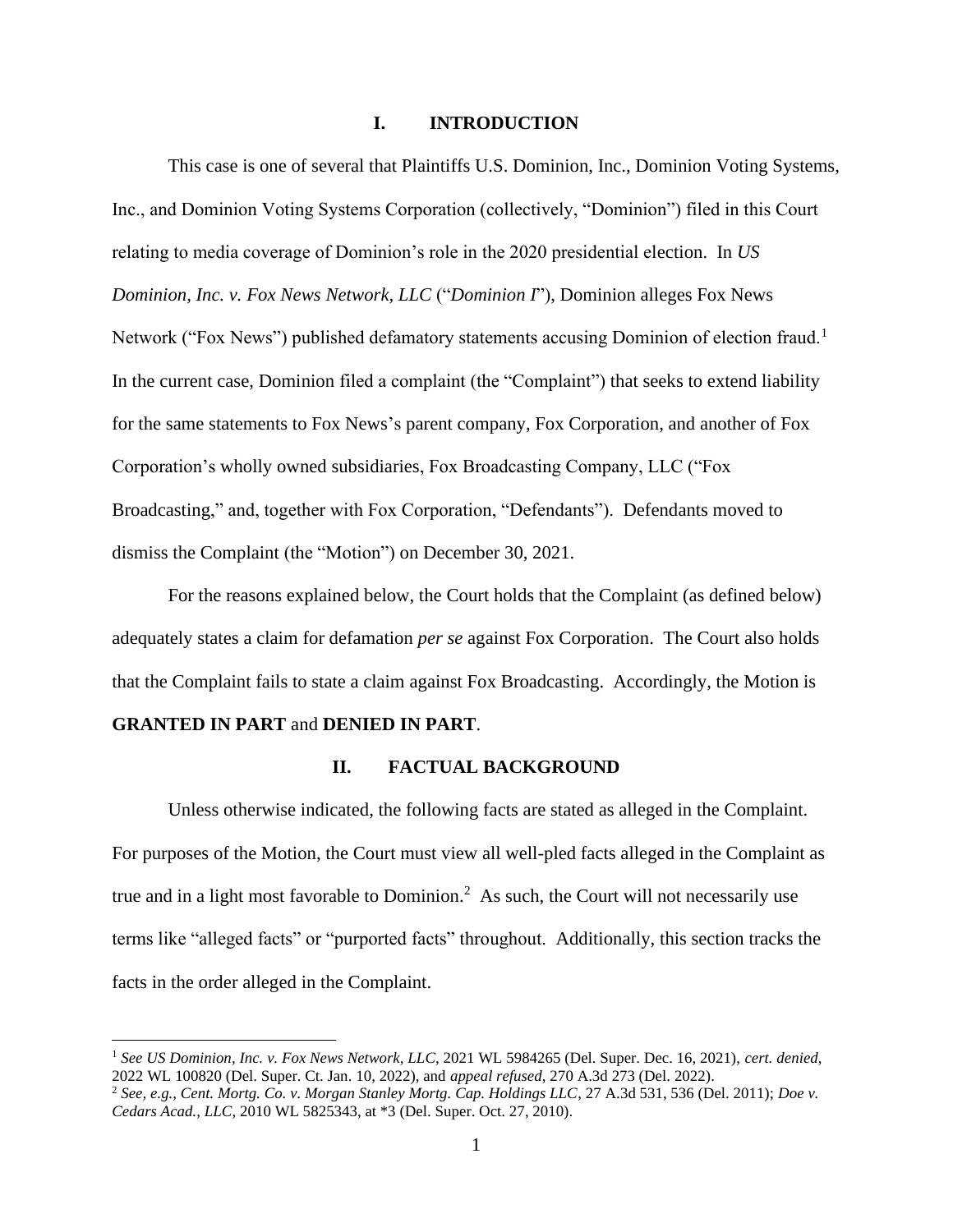### **A. PARTIES**

US Dominion, Inc. is a Delaware corporation with its principal place of business in Denver, Colorado.<sup>3</sup> Dominion Voting Systems, Inc. is a Delaware corporation with its principal place of business in Colorado.<sup>4</sup> Dominion Voting Systems Corporation is a Canadian corporation with its principal place of business in Toronto, Ontario.<sup>5</sup> Dominion Voting Systems, Inc. and Dominion Voting Systems Corporation are wholly owned subsidiaries of US Dominion,  $Inc.<sup>6</sup>$ 

Fox Corporation and Fox Broadcasting are Delaware entities headquartered in New York.<sup>7</sup> Fox Corporation wholly owns both Fox Broadcasting and Fox News.<sup>8</sup> As stated above, Fox News is the defendant in *Dominion I*.

## **B. UNDERLYING ALLEGATIONS AGAINST FOX NEWS**

Dominion's defamation claims against Fox Corporation and Fox Broadcasting concern the same statements as set out in the defamation claim against Fox News in *Dominion I*. Therefore, the Court will just summarize Dominion's factual allegations relating to Fox News before detailing the allegations relating to Fox Corporation and Fox Broadcasting.

Before the 2020 presidential election, it was widely predicted—including by Fox News itself—that early vote tallies would favor former President Trump, whereas later tallies would favor President Biden.<sup>9</sup> That prediction proved accurate when precincts began counting votes on November 3, 2020.<sup>10</sup> Prior to midnight, Fox News projected that former President Trump had

- $^{5}$  *Id.* at  $\P$  12.
- $6$  *Id.* at  $\P\P$  11–12.
- 7 *Id.* at ¶13.

 $3$  Compl. at  $\P$  10.

 $^{4}$  *Id.* at  $\P$  11.

<sup>8</sup> *Id.*

<sup>9</sup> *Id.* at ¶¶ 31–33.  $^{10}$  *Id.* at  $\overline{9}$  35.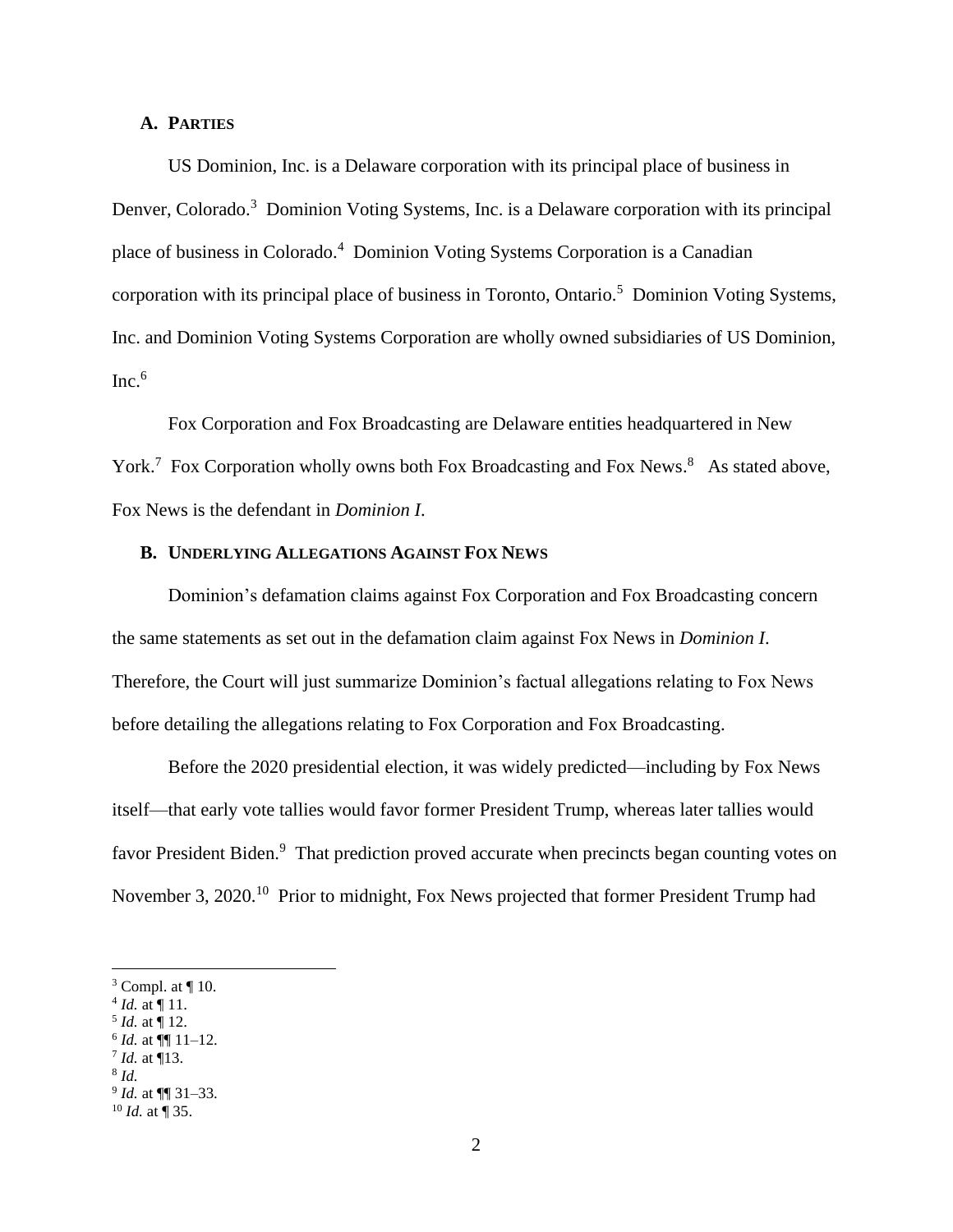lost the state of Arizona.<sup>11</sup> Former President Trump and his political allies, angered by Fox News' projection, made a number of public statements denouncing Fox News for its perceived betrayal.<sup>12</sup> Fox News's projection proved correct.<sup>13</sup> Former President Trump and his supporters nevertheless adopted a narrative that the election had been tainted by widespread voter fraud.<sup>14</sup>

In the days after the election, former President Trump continued to criticize Fox News and praise its competitors, including OANN and Newsmax.<sup>15</sup> Former President Trump's statements had an impact. By November 15, Fox News's daytime and primetime audience had declined by 34% and 37%, respectively.<sup>16</sup> The stock value of Fox Corporation was negatively impacted as well.<sup>17</sup> Simultaneously, viewership of Newsmax skyrocketed.<sup>18</sup> According to Dominion, the Fox entities decided to embrace and amplify former President Trump's election fraud narrative to win back viewers.<sup>19</sup>

Fox News began connecting Dominion with the election fraud narrative by November 8, 2021.<sup>20</sup> In the weeks and months that followed, Fox News made Dominion "the focus of the conversation."<sup>21</sup> As detailed in the complaint and in *Dominion I*, Dominion alleges that: (1) Fox News intentionally provided a platform for guests that Fox News' hosts knew would make false and defamatory statements of fact on the air; (2) Fox News, through its hosts, affirmed, endorsed, repeated, and agreed with those guests' statements; and (3) Fox News republished

- <sup>13</sup> *Id.* at  $\P$ <sup>4</sup>1.
- <sup>14</sup> *Id.* at  $\P\P$  42–45.  $^{15}$  *Id.* at  $\overline{}}$  51–54.
- $^{16}$  *Id.* at  $\frac{1}{3}$  57.
- $17$  *Id.* at  $\overline{})$  56.
- $^{18}$  *Id.* at  $\overline{9}$  58.
- $^{19}$  *Id.* at  $\dot{$ } 59–60.
- <sup>20</sup> *Id.* at  $\P$  47–49.

<sup>&</sup>lt;sup>11</sup> *Id.* at ¶ 36.

 $12$  *Id.* at  $\P\P$  37–39.

<sup>&</sup>lt;sup>21</sup> *Id.* at  $\frac{1}{4}$  45.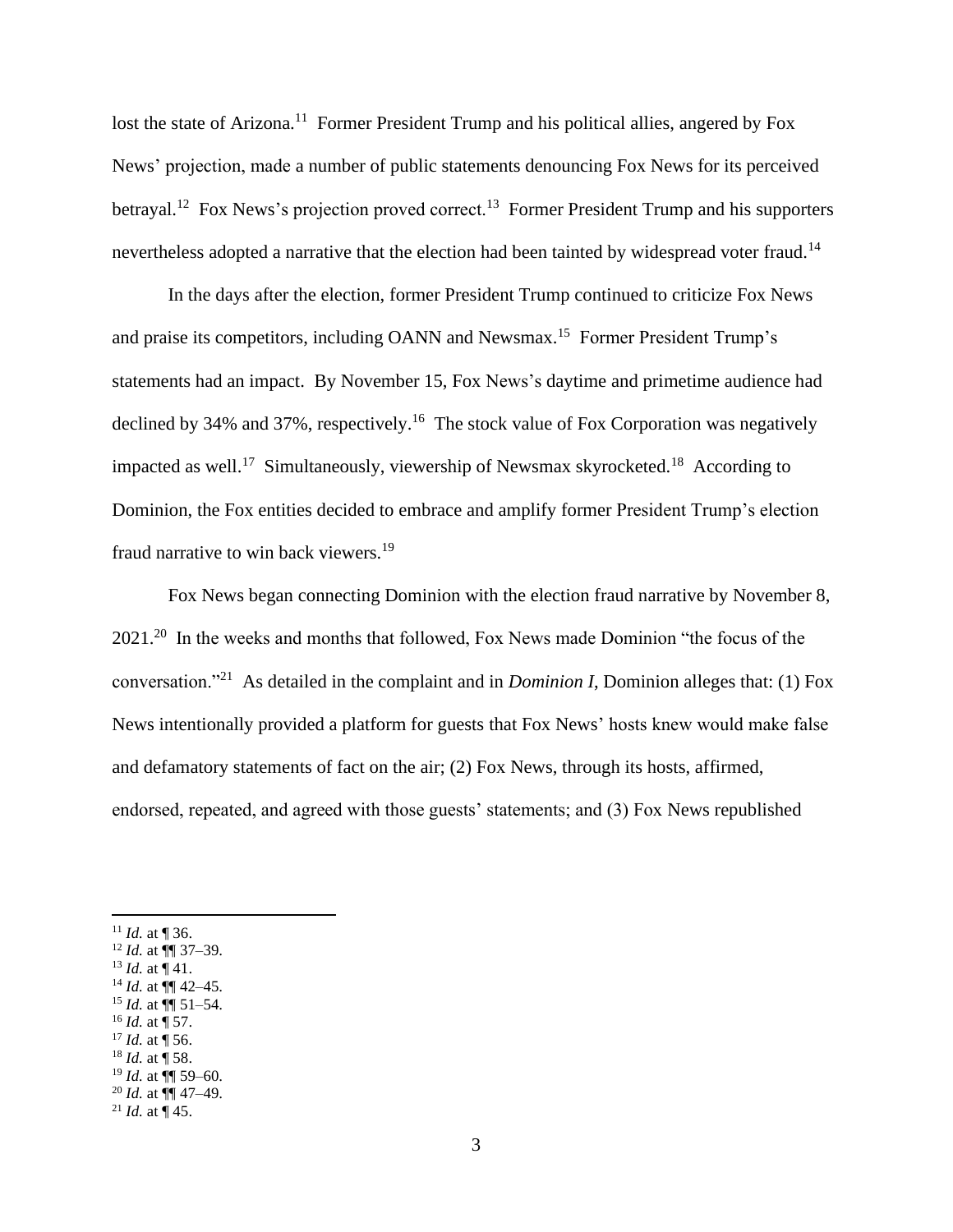those defamatory and false statements of fact on the air, Fox News' websites, Fox News' social media accounts, and Fox News' other digital platforms and subscription services.<sup>22</sup>

#### **C. ALLEGATIONS CONCERNING FOX CORPORATION AND FOX BROADCASTING**

Dominion's theory in the current case is that "Fox Corporation, acting through Rupert and Lachlan Murdoch and others, and acting through Fox News and Fox Broadcasting as its agents, and Fox Broadcasting acting with respect to any channels of publication it operated (including fox.com), participated in the publication" of the allegedly defamatory statements.<sup>23</sup> The Court will detail below the Complaint's factual allegations that attempt to connect Fox Corporation and Fox Broadcasting to the statements.

#### **1. Fox Corporation**

Dominion alleges that Fox Corporation was directly involved in the "defamatory scheme" against it. $24$  Fox News is the "profit center of Rupert Murdoch's American media empire."<sup>25</sup> Fox Corporation's most recent financial statement shows that Fox's cable programming was responsible for "*all*" of Fox Corporation's profits.<sup>26</sup> Furthermore, the Murdoch family allegedly "plays a central and public role in the management and oversight of Fox News."<sup>27</sup> The CEO of Fox Corporation is Lachlan Murdoch, and the Chairman is Rupert Murdoch.<sup>28</sup> Lachlan Murdoch "consults daily" with the CEO of Fox News, and also participates

<sup>22</sup> *Id.* at ¶ 224; *see also Dominion I*, 2021 WL 5984265, at \*1–16.

 $23$  Compl. at  $\P$  224.

<sup>24</sup> *Id.* at 79.

<sup>25</sup> *Id.* at ¶ 143 (quoting Rachel Abrams & Michael M. Grynbaum, *Fox News Fires a Key Player in Its Election Night Coverage*, N.Y. Times (Jan. 19, 2021), https://www.nytimes.com/2021/01/19/business/media/fox-news-chrisstirewalt-trump.html).

<sup>26</sup> *Id.* (citing *Fox Reports Second Quarter Fiscal 2021 Net Income of \$230 Million, Earnings Per Share of \$.37, Revenues of \$4.09 billion, an increase of 8%* at 2, Fox Corp. (Feb. 9, 2021),

https://investor.foxcorporation.com/static-files/129c48a1-e762-4cc4-9fc3- c06f2b40c511).

<sup>27</sup> *Id.* at ¶ 144.

<sup>28</sup> *Id.* (citing *Corporate Information*, Fox News (last visited Mar. 19, 2021), http://press.foxnews.com/).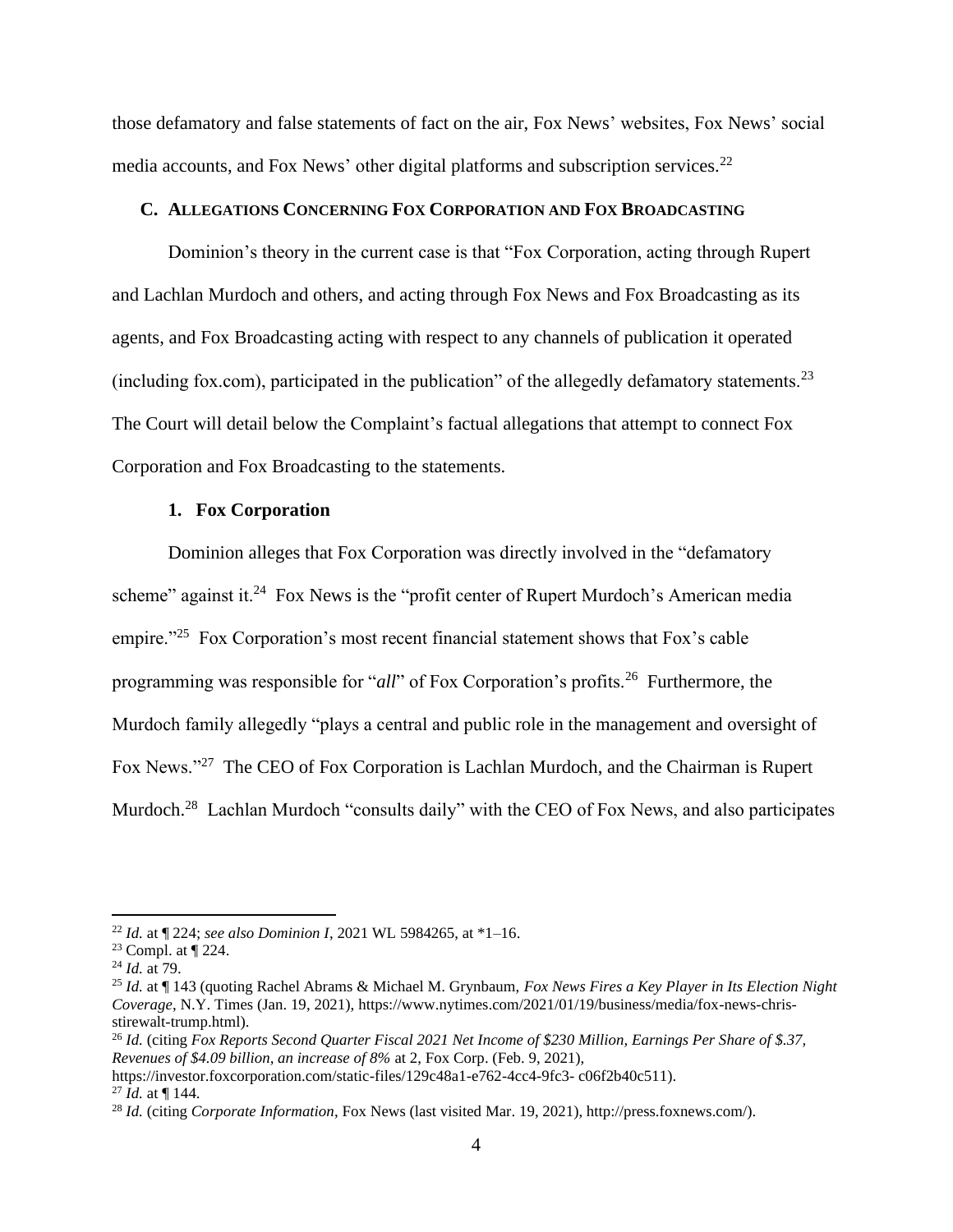in a "daily morning call" at Fox News.<sup>29</sup> Before Dominion filed this action, the Fox News website identified Lachlan and Rupert Murdoch as part of the "Fox News Executive Staff."<sup>30</sup> Fox News has since updated its website to identify them instead as part of the "Fox News Executive Leadership."<sup>31</sup>

The Complaint alleges that Rupert Murdoch "controls everything" within Fox News<sup>32</sup> and, together with Lachlan Murdoch, has been "heavily involved in shaping decisions regarding Fox News's shows and on-air talent."<sup>33</sup> Moreover, the Complaint claims the Murdochs "played a direct role in participating in, approving, and controlling the Fox News coverage of the 2020 election and its aftermath."<sup>34</sup> On election night, Fox News allegedly sought and gained the direct approval of Rupert and Lachlan Murdoch before calling Arizona for Biden.<sup>35</sup> Various news agencies reported that Rupert Murdoch spoke with former President Trump and other senior Republicans shortly after the election and urged them to drop their election fraud narrative and concede defeat.<sup>36</sup>

Dominion asserts that Rupert Murdoch decided to promote former President Trump's narrative after Trump's condemnation of Fox damaged its stock and viewership: "Fox Corporation executives—again, including but not limited to Rupert and Lachlan Murdoch—were 'not happy' and were 'pressuring' Fox New executives to 'lure the Fox audience back home.'"<sup>37</sup> Rupert and Lachlan Murdoch allegedly made a "business calculation" to spread former President

<sup>29</sup> *Id.* at ¶ 145 (citing Claire Atkinson, *EXCLUSIVE: Fox CEO Lachlan Murdoch Talks About His Dad, Tucker Carlson, Trump, and Why He Plans to Stick Around*, Business Insider (May 19, 2021),

https://www.businessinsider.com/fox-ceo-lachlan-murdoch-profile-interview-2021-5?op=1.).

<sup>30</sup> *Id.* at ¶ 144 (citing *Corporate Information*, Fox News (last visited Mar. 19, 2021), http://press.foxnews.com/.).  $31$  *Id.* at  $\P$  146 (showing screenshot).

<sup>32</sup> *Id.* at ¶ 152 (quoting Brian Stelter, *Hoax*, p. 84 (2021 paperback)).

<sup>33</sup> *Id.* at ¶ 153.

 $34$  *Id.* at  $\overline{9}$  160.

<sup>35</sup> *Id.* at ¶ 161 (citing Michael Wolff, *Landslide*, p. 53 (2021)).

<sup>36</sup> *Id.* at ¶ 163 (collecting sources).

<sup>37</sup> *Id.* at ¶ 166 (quoting Brian Stelter, *Hoax*, p. 369).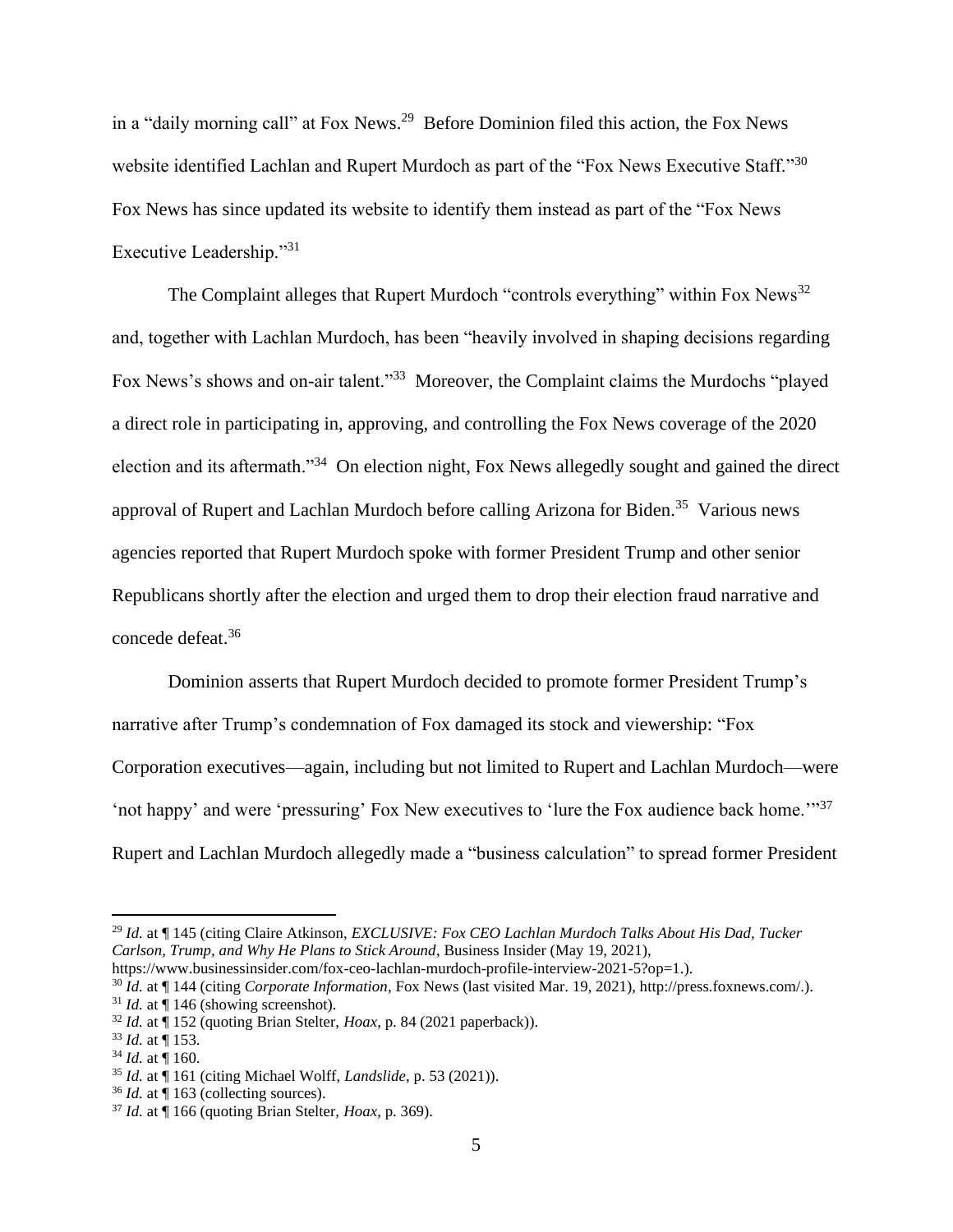Trump's narrative through Fox News even though they did not personally believe it.<sup>38</sup> Thus, Fox Corporation's employees and officers allegedly had "direct responsibility" for airing the statements about Dominion.<sup>39</sup> Additionally, Dominion alleges that other news outlets under Rupert Murdoch's control—including the New York Post and Wall Street Journal—condemned former President Trump's claims even as Fox News endorsed them.<sup>40</sup>

## **2. Fox Broadcasting**

The Complaint contains few factual allegations concerning Fox Broadcasting. According to Dominion, the allegedly defamatory broadcasts aired not only on Fox News and foxnews.com, but also on fox.com, which is operated by Fox Broadcasting.<sup>41</sup> Dominion states that Fox Broadcasting "took instruction" from Fox Corporation and Fox News to publish the statements.<sup>42</sup> Dominion adds that those within Fox Broadcasting knew the statements were false and or acted in reckless disregard of their falsity. 43

#### **D. THE LITIGATION**

Dominion filed the Complaint on March 26, 2021.<sup>44</sup> The Complaint's sole cause of action is a claim for defamation *per se* brought against both Fox Corporation and Fox Broadcasting. On December 29, 2021, the parties filed a stipulation in which they "agree[d] to argue that New York substantive law applies in the captioned action under Delaware choice of law principles" but "reserve[d] their rights and arguments as to whether New York's Anti-SLAPP law . . . applies, and if so, to what extent."<sup>45</sup> Defendants filed the Motion on December

<sup>38</sup> *Id.* at ¶ 172 (quoting Brian Stelter, *Hoax*, p. 103).

<sup>39</sup> *Id.* at ¶ 173.

 $^{40}$  *Id.* at  $\frac{1}{9}$  165, 168–70 (collecting source).

<sup>41</sup> *Id.* at ¶ 176–77 (citing *Fox Networks Sites and Services Terms of Use Agreement*, Fox Corp.,

https://www.fox.com/article/fox-networks-sites-and-services-terms-of-useagreement-597bc239ef528f0026dc0316/). <sup>42</sup> *Id.* at ¶ 177.

<sup>43</sup> *Id.*

<sup>44</sup> D.I. No. 1.

<sup>45</sup> D.I. 8.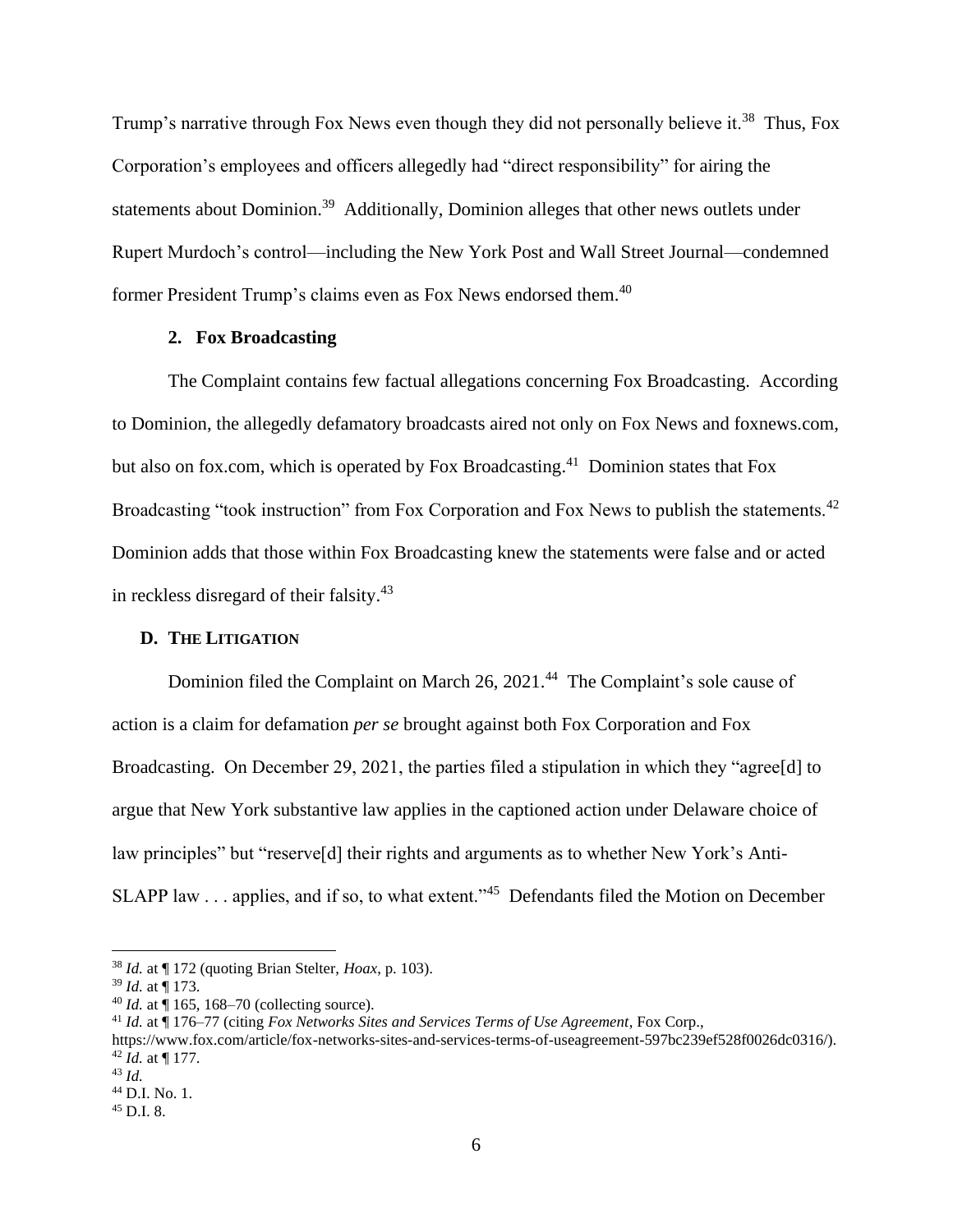30, 2021,<sup>46</sup> which Dominion opposed.<sup>47</sup> The Court held a hearing on the Motion on March 15, 2022. After the hearing, the Court took the Motion under advisement.

On December 16, 2021, the Court issued a memorandum opinion and order denying Fox News's motion to dismiss in *Dominion I*. Among other things, the Court: (1) applied Delaware's procedural law at the pleading stage while deferring the question of whether New York's Anti-SLAPP law will apply at all to a later stage in the case;  $48(2)$  rejected Fox News's arguments for dismissal based on the "neutral reportage" defense, the "fair report" privilege, and the defense of opinion;<sup>49</sup> and (3) held that Dominion adequately pleaded actual malice by Fox News.<sup>50</sup>

# **III. STANDARD OF REVIEW**

The parties disagree whether Delaware procedural law or New York's Anti-SLAPP law provides the legal standard that applies to the motion. Furthermore, Defendants' argument for applying New York's Anti-SLAPP law is functionally identical to the argument raised by Fox News in *Dominion I*. The Court will therefore adhere to its previous ruling in *Dominion I* and apply Delaware's procedural law at this stage, while deferring the applicability of New York's Anti-SLAPP law to a later stage in this case.<sup>51</sup>

Under Delaware law, a party may move to dismiss under this Civil Rule 12(b)(6) for failure to state a claim upon which relief can be granted.<sup>52</sup> In considering a Rule  $12(b)(6)$ motion, the Court (i) accepts as true all well-pleaded factual allegations in the complaint; (ii) credits vague allegations if they give the opposing party notice of the claim; (iii) draws all reasonable factual inferences in favor of the non-moving party; and (iv) denies dismissal if

<sup>46</sup> Defs.' Mot. to Dismiss (D.I. 14).

<sup>47</sup> Dominion's Opp. to Mot. to Dismiss (D.I. 22).

<sup>48</sup> *See Dominion I*, 2021 WL 5984265, at \*17–20.

<sup>49</sup> *See id.* at \*22–28.

<sup>50</sup> *See id.* at \*28.

<sup>51</sup> *See id.* at \*17–20 (explaining the Court's rationale for applying Delaware's pleading standard).

<sup>52</sup> Del. Super. Civ. R. 12(b)(6).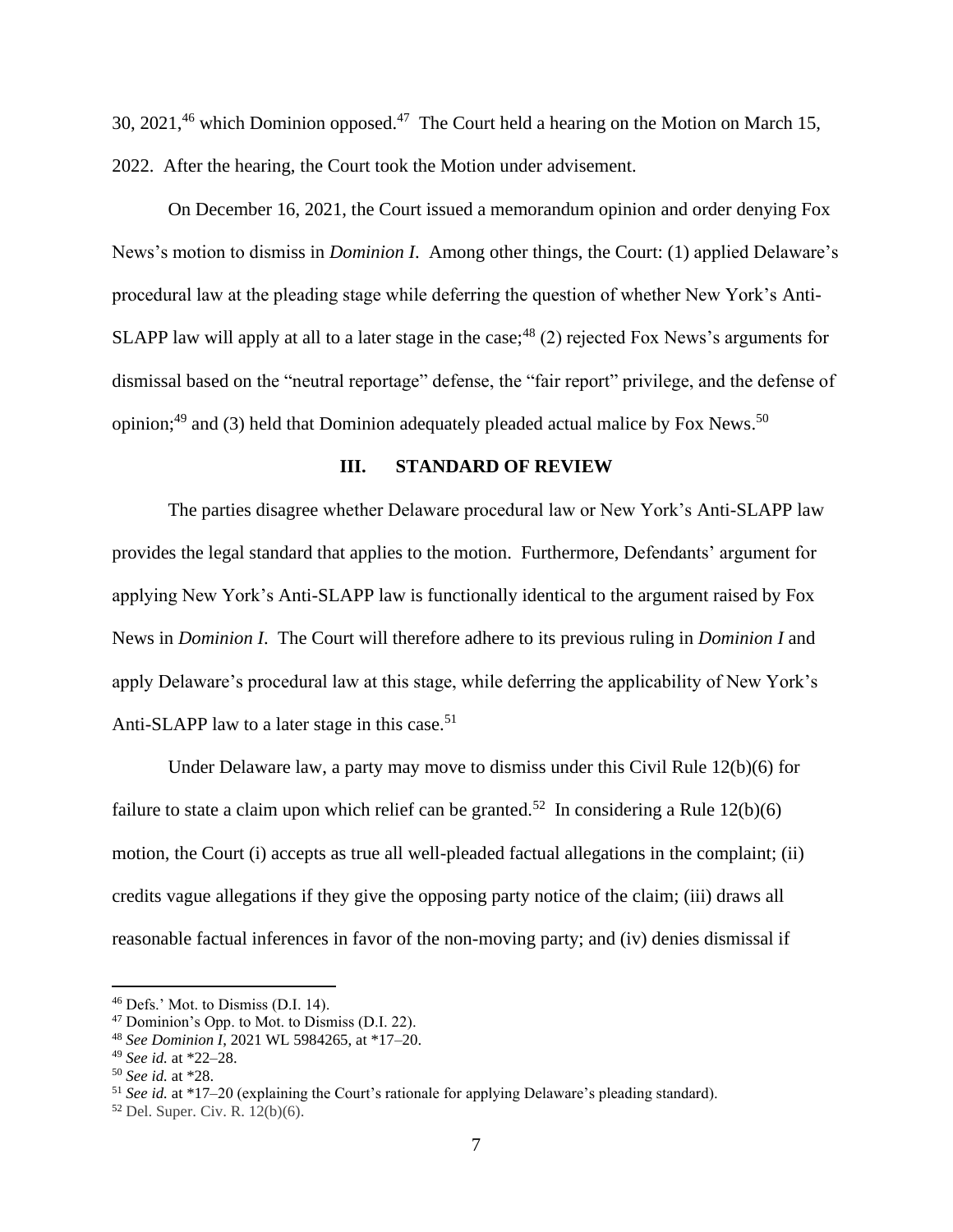recovery on the claim is reasonably conceivable.<sup>53</sup> The Court, however, need not "accept" conclusory allegations unsupported by specific facts or . . . draw unreasonable inferences in favor of the non-moving party."<sup>54</sup> Delaware's pleading standard is "minimal."<sup>55</sup> Dismissal is inappropriate unless "under no reasonable interpretation of the facts alleged could the complaint state a claim for which relief might be granted."<sup>56</sup>

In general, a claim's reasonable conceivability cannot be determined through "matters outside the pleadings."<sup>57</sup> But, "for carefully limited purposes,"<sup>58</sup> the Court may consider "matters outside the pleadings when the document is integral to . . . a claim and incorporated into the complaint."<sup>59</sup> "[A] claim may be dismissed if allegations in the complaint or in the exhibits incorporated into the complaint effectively negate the claim as a matter of law."<sup>60</sup>

# **IV. PARTIES' CONTENTIONS**

Defendants contends that the Court must dismiss Dominion's claims because the claims contain a host of procedural and substantive defects. First, Defendants argue Dominion's claims are time barred under New York's one-year statute of limitations for defamation because Dominion filed the praecipe "more than a year after the first (and essentially all) of the challenged statements, and past the one-year statute of limitations."<sup>61</sup> In response, Dominion

<sup>53</sup> *Cent. Mortg. Co. v. Morgan Stanley Mortg. Cap. Holdings LLC*, 27 A.3d 531, 535 (Del. 2011).

<sup>54</sup> *Price v. E.I. DuPont de Nemours & Co.*, 26 A.3d 162, 166 (Del. 2011), *overruled on other grounds by Ramsey v. Ga. S. Univ. Advanced Dev. Ctr.*, 189 A.3d 1255, 1277 (Del. 2018).

<sup>55</sup> *Cent. Mortg.*, 27 A.3d at 536 (citing *Savor, Inc. v. FMR Corp.*, 812 A.2d 894, 895 (Del. 2002)).

<sup>56</sup> *Unbound Partners Ltd. P'ship v. Invoy Holdings Inc.*, 251 A.3d 1016, 1023 (Del. Super. 2021) (internal quotation marks omitted); *see Cent. Mortg.*, 27 A.3d at 537 n.13 ("Our governing 'conceivability' standard is more akin to 'possibility . . . .'").

<sup>57</sup> *Windsor I, LLC v. CWCapital Asset Mgmt LLC*, 238 A.3d 863, 872-75 (Del. 2020); *In re Santa Fe Pac. Corp. S'holder Litig.*, 669 A.2d 59, 68 (Del. 1995).

<sup>58</sup> *In re Santa Fe Pac. Corp. S'holder Litig.*, 669 A.2d at 69.

<sup>59</sup> *Windsor I, LLC*, 238 A.3d at 873 (internal quotation marks omitted).

<sup>60</sup> *Malpiede v. Townson*, 780 A.2d 1075, 1083 (Del. 2001).

<sup>61</sup> Defs.' Mot. to Dismiss at 14.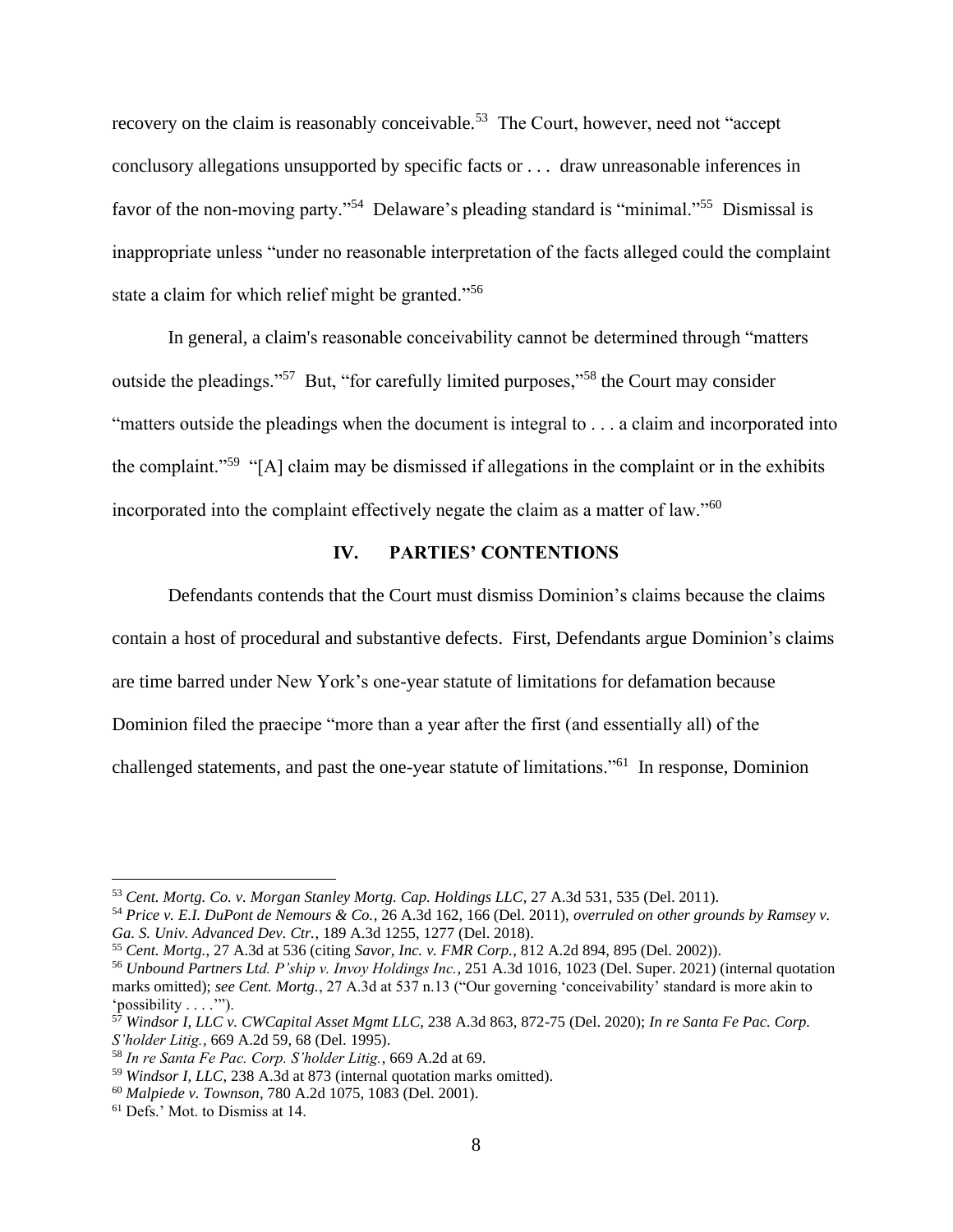claims this action is subject instead to Delaware's two-year statute of limitations, which it has satisfied.

Defendants next argue Dominion must satisfy the "heightened" standard under New York's Anti-SLAPP law. The Court has already addressed this argument in *Dominion I*. The Court disagrees with Defendants' argument for the reasons explained in the previous section and in *Dominion I*. At this stage, the Court need only consider whether the Complaint is sufficient under Delaware's ordinary pleading standard.

Defendants claim that the Complaint against Fox Corporation fails on the merits. Defendants interpret New York law as permitting only two exceptions to the "general rule that a parent company cannot be held liable for a subsidiary's action: '(1) under an alter-ego or veilpiercing analysis where the corporate parent has disregarded the subsidiary's corporate form, or (2) under traditional principles of agency."<sup>62</sup> Defendants contend that Dominion has failed to allege sufficient facts entitling it to either exception. Furthermore, Defendants argue that Fox Corporation cannot be "directly liable" for defamation because Dominion has not identified any individual at Fox Corporation as a "defamatory speaker, nor a producer, researcher, or editor of any of the challenged statements at issue."<sup>63</sup> Finally, Defendants assert that Dominion has not adequately proximate causation or actual malice as to Fox Corporation.

In response, Dominion argues that Fox Corporation is both directly and vicariously liable for the defamatory statements. Under the direct liability theory, Dominion contends that Fox Corporation, "through Rupert and Lachlan Murdoch, played a 'direct role in participating in, approving, and controlling' the defamatory statements at issue."<sup>64</sup> Dominion claims such factual

<sup>62</sup> *Id.* at 20 (quoting *Mouawad Nat. Co. v. Lazare Kaplan Int'l Inc.*, 476 F. Supp. 2d 414, 422 (S.D.N.Y. 2007)).

<sup>63</sup> *Id.* at 30.

<sup>64</sup> Dominion's Answering Br. at 32 (quoting Compl. at ¶ 160).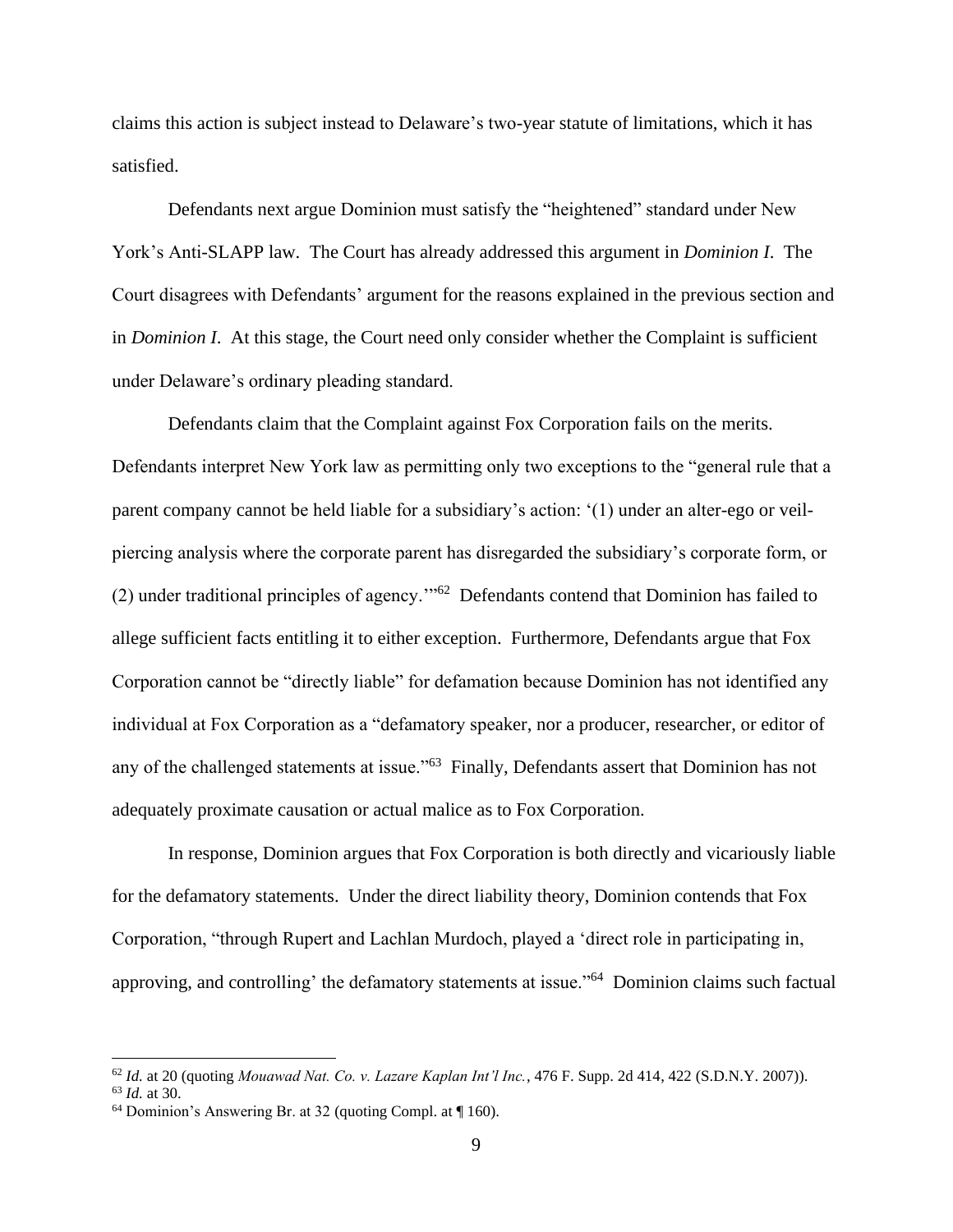allegations are sufficient to state a claim for defamation under New York law. Dominion adds that it adequately pleaded actual malice through its allegations that Rupert and Lachlan Murdoch knew the statements about Dominion were false when they caused Fox News to broadcast them.

Under the vicarious liability theory, Dominion argues Fox Corporation is liable for Fox News's statements because Fox News was acting as Fox Corporation's agent. According to Dominion, Fox News acted as the agent of Fox Corporation because Fox Corporation directed Fox News to publish the statements, Fox News accepted Fox Corporation's request, and Fox Corporation controls Fox News.

Next, Defendants argue the claims against Fox Broadcasting fail because: (1) Fox Broadcasting did not "make" or "publish" the statements, nor did it exercise any "editorial discretion" when it reposted the statements to fox.com; (2) Dominion has not adequately pleaded that Fox Broadcasting acted with actual malice; and (3) Fox Broadcasting is immune from defamation liability under the Communications Decency Act, 47 U.S.C. § 230. Dominion disagrees with these arguments.

Finally, Defendants contends that Fox Corporation and Fox Broadcasting cannot be held liable for the statements of Fox News because those statements were not defamatory in the first instance. Dominion urges the Court to reject this argument for the same reasons it denied Fox News's motion to dismiss in *Dominion I*.

#### **V. DISCUSSION**

For the reasons explained below, the Court holds that: (1) Dominion has stated a standalone claim for defamation *per se* against Fox Corporation based upon its theory of direct liability; and (2) Dominion fails to state a claim for defamation per se against Fox Broadcasting

10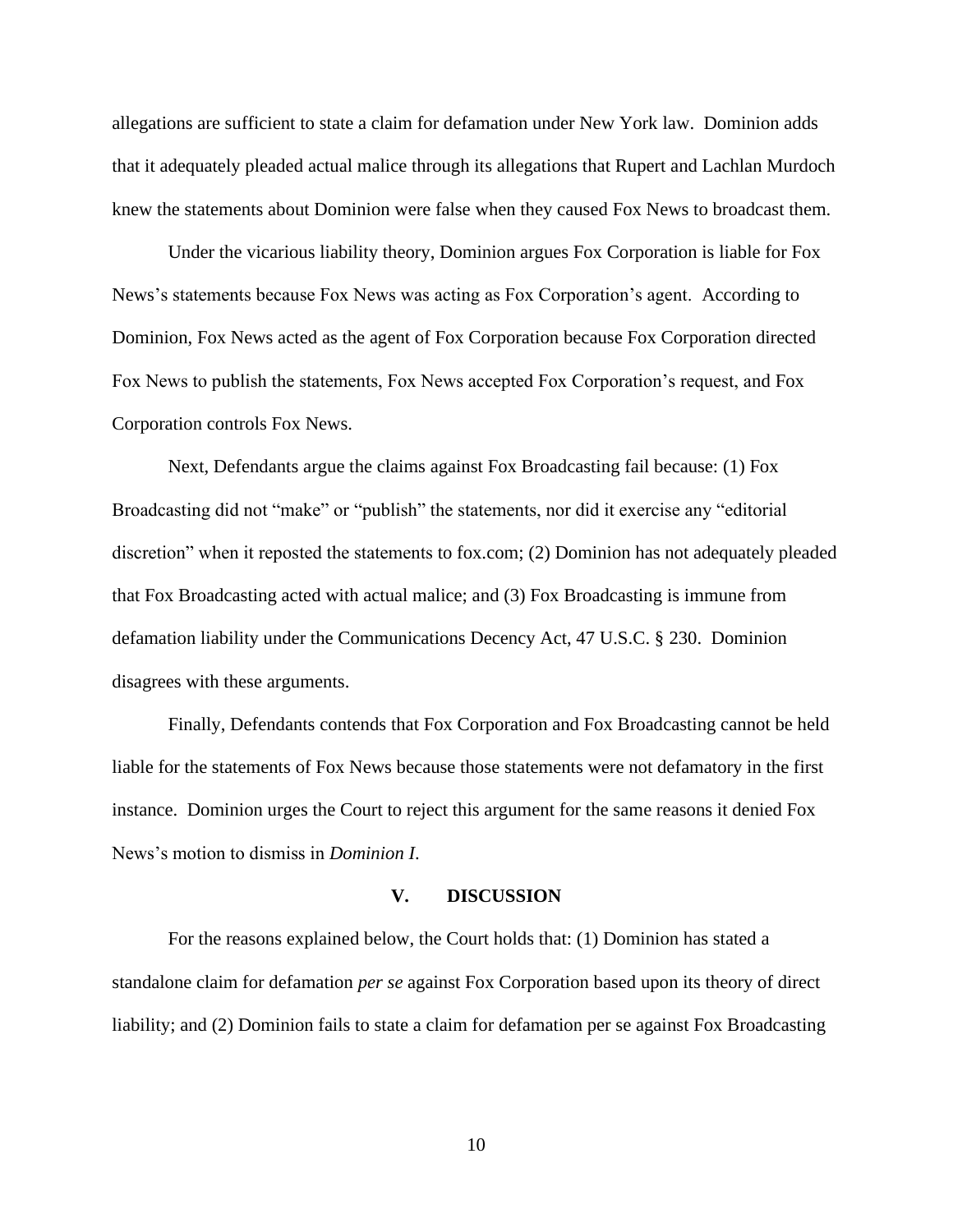because Dominion has not adequately pleaded actual malice on the part of Fox Broadcasting. Accordingly, the Motion is **GRANTED IN PART** and **DENIED IN PART**.

#### **A. THE COURT WILL NOT RE-LITIGATE ITS HOLDINGS IN** *DOMINION I***.**

Defendants concluded their motion with the argument that the Fox News's statements were not defamatory in the first instance, leaving no conduct for which Fox Corporation or Fox Broadcasting could be liable. Specifically, Defendants argue that: (1) the statements were protected expressions of opinion; (2) Dominion has not adequately pleaded that Fox News acted with actual malice; (3) the statements fall under the "Fair Report" privilege; and (4) the statements fall under the "Neutral Reportage" privilege.

The Court considered and denied the same arguments when Fox News raised them in Dominion I.<sup>65</sup> Defendants have not shown any reason why the Court should re-consider its holdings now. Moreover, it would not be appropriate to litigate Fox News's underlying liability in an action where Fox News is not a party. Accordingly, Defendants are not entitled to dismissal based on its arguments relating to Fox News's underlying liability.

#### **B. DOMINION'S CLAIMS ARE NOT TIME-BARRED**

Defendants argues Dominion's defamation claims are time-barred under New York's one-year statute of limitations. This argument fails because New York's statute of limitations does not apply to Dominion's claims. The correct statute of limitations is Delaware's two-year limit, which Dominion satisfies.

Defendants argue that New York's statute of limitation applies based on the stipulation the parties filed on December 29, 2021. There, the parties agreed to argue that "New York substantive law applies . . . under Delaware choice of law principles" and that New York is the

<sup>65</sup> *See Dominion I*, 2022 WL 100820, at \*22–29 (holding that Dominion adequately pleaded actual malice and that Fox News's "defenses" did not support dismissal).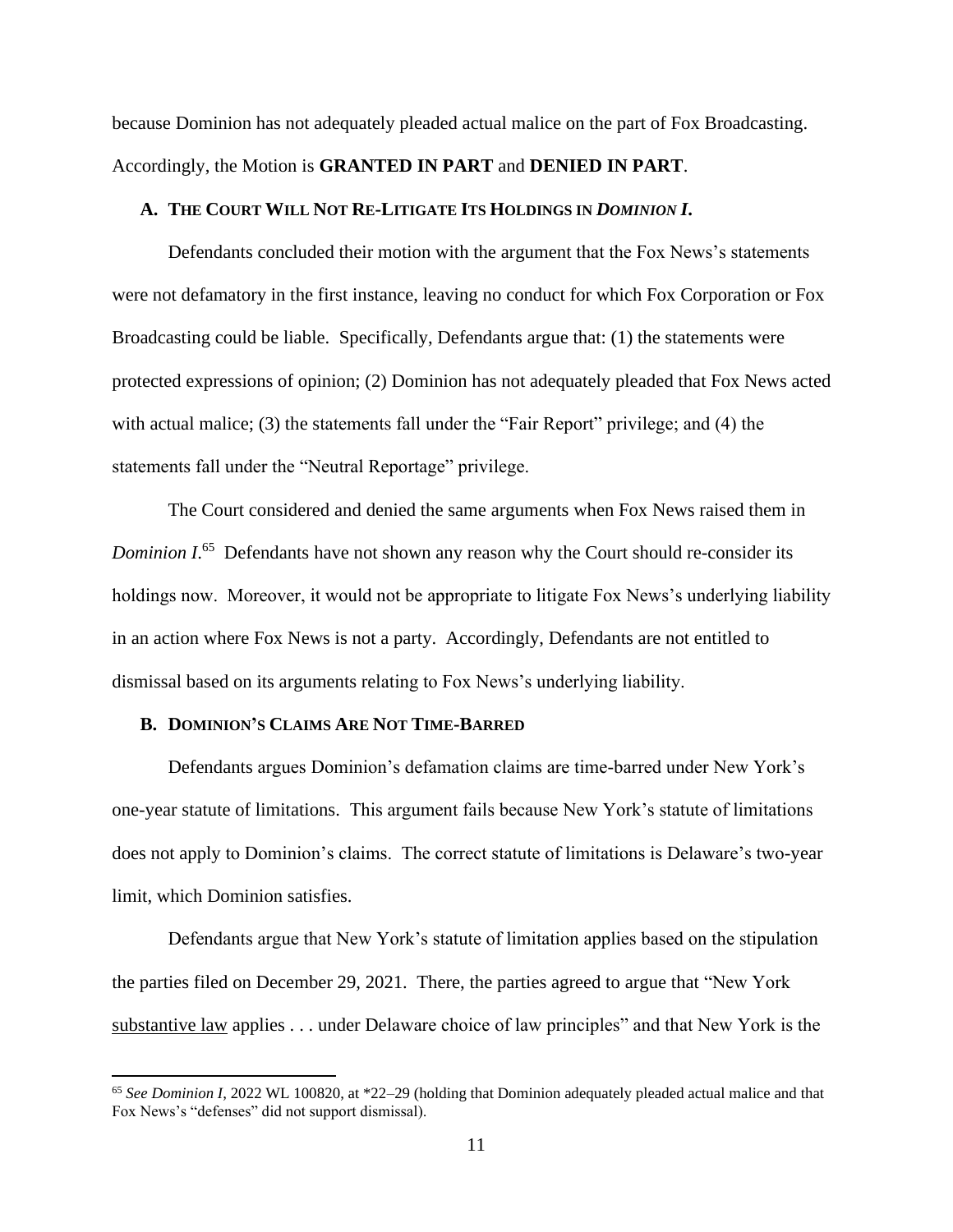state with the "most significant relationship" to the claims and defenses raised by the parties.<sup>66</sup>

Defendants believe the effect of this stipulation is that the Court must apply New York's statute

of limitations. Delaware precedent shows that Defendants are incorrect:

Even if another state's substantive law may govern the parties' rights in a given case, the "general rule is that the forum state's statute of limitations applies." This is consistent with the general principle that the procedural law of the forum state (here, Delaware) usually applies.<sup>67</sup>

Thus, the fact that the parties stipulated to New York substantive law does not mean that New

York's statute of limitations applies.<sup>68</sup>

Defendants then contend that even if the parties had not stipulated to New York law,

Dominion's defamation claims would nonetheless be subject to New York's statute of limitations

under Delaware's borrowing statute. Again, this argument fails. Delaware's borrowing statute

reads:

Where a cause of action arises outside of this State, an action cannot be brought in a court of this State to enforce such cause of action after the expiration of whichever is shorter, the time limited by the law of this State, or the time limited by the law of the state or country where the cause of action arose, for bringing an action upon such cause of action. Where the cause of action originally accrued in favor of a person who at the time of such accrual was a resident of this State, the time limited by the law of this State shall apply.<sup>69</sup>

US Dominion, Inc. and Dominion Voting Systems, Inc. are Delaware residents. Accordingly,

the second sentence of the borrowing statute dictates that Delaware's statute of limitations

<sup>66</sup> D.I. 8 (emphasis added).

<sup>67</sup> *TrustCo Bank v. Mathews*, 2015 WL 295373, at \*5 (Del. Ch. Jan. 22, 2015) (internal citations omitted); *see also Gavin v. Club Holdings, LLC*, 2016 WL 1298964, at \*3 (D. Del. Mar. 31, 2016) ("The law of the forum governs procedural matters. Under Delaware's conflict of law rules, a statute of limitations is procedural, not substantive. Thus, Delaware law generally determines whether an action is barred by the statute of limitations.") (internal citations omitted).

 $68$  A foreign state's statute of limitations may be substantive, rather than procedural, when the statute of limitations is "inseparably interwoven" with the foreign state's substantive law. *See Pivotal Payments Direct Corp. v. Planet Payment, Inc.*, 2015 WL 111209345, at \*3 (Del. Super Ct. Dec. 29, 2015). But Fox does not argue that exception applies here, and Fox would be wrong even if it did make that argument. *See* Dominion's Opp. to Mot. to Dismiss at 10–11 (Delaware courts have held that New York's nearly identical statute of limitations for other torts was not "inseparably interwoven" with any causes of action).

<sup>69</sup> 10 *Del. C.* § 8121.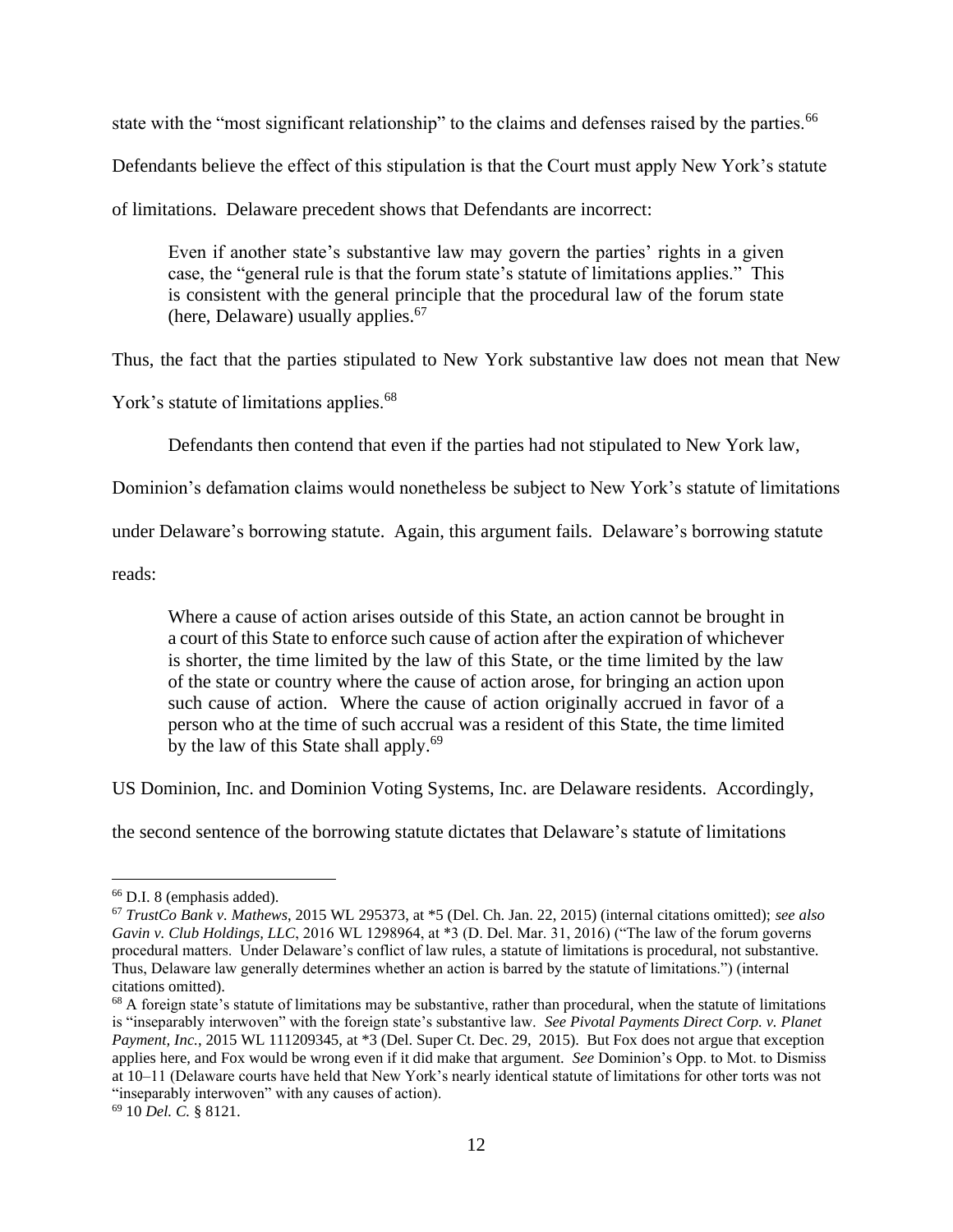applies to their claims in this action.<sup>70</sup> Defendants' argument to the contrary rests on a misrepresentation of the borrowing statute. Specifically, Defendants quote only the first sentence of the statute while omitting the second.<sup>71</sup>

Defendants raise another argument solely in their reply brief. There, Defendants cite the Supreme Court's decision in *Saudi Basic* for the proposition that the borrowing statute cannot be used to extend the applicable limitations period.<sup>72</sup> In *Saudi Basic*, the Supreme Court noted that applying the borrowing statute in such a "literal" way would "undercut the overriding purpose of borrowing statutes, which is 'to prevent shopping for the most favorable forum.'"<sup>73</sup> Here, Defendants argue Dominion is engaging in forum-shopping by attempting to gain the benefit of a longer limitations period than it would have had if this action were filed in New York.

Defendants misplace their reliance on *Saudi Basic*. The Court of Chancery recently detailed the various interpretations of *Saudi Basic* in *CHC Investments, LLC v. FirstSun Capital Bancorp*. 74 The Court of Chancery concluded that the majority approach "interprets *Saudi Basic* to hold that the plain language of the borrowing statute governs unless the party asserting the underlying claim was forced into a Delaware forum."<sup>75</sup> In other words, "the court first applies the plain language of the borrowing statute. If Delaware's limitations period applies, the court next determines whether the party asserting the underlying claim was forced to file in Delaware. If the party asserting the underlying claims was forced to file in Delaware, then the court applies

<sup>70</sup> *Brossman v. Fed. Deposit Ins. Corp.*, 510 A.2d 471, 473 (Del. 1986) (interpreting the Delaware borrowing statute: "Because the cause of action originally arose in favor of Farmers Bank, a resident of Delaware, the Delaware statute of limitations must apply . . . ."); *see also Clinton v. Enter. Rent-A-Car Co.*, 977 A.2d 892, 896 (Del. 2009) ("[E]ven if the cause of action arose in Maryland, section 8121 would dictate that Delaware's statutes of limitations applies" because the plaintiff "was a Delaware resident.").

<sup>71</sup> *See* Defs.' Mot. to Dismiss at 12 n.5.

<sup>72</sup> *Saudi Basic Indus. Corp. v. Mobil Yanbu Petrochemical Co.*, 866 A.2d 1 (Del. 2005).

<sup>73</sup> *Id.* at \*17 (internal citation omitted).

<sup>74</sup> *CHC Invs., LLC v. FirstSun Cap. Bancorp*, 2020 WL 1480857, at \*5–8 (Del. Ch. Mar. 23, 2020), *aff'd,* 241 A.3d 221 (Del. 2020).

<sup>75</sup> *Id.* at \*7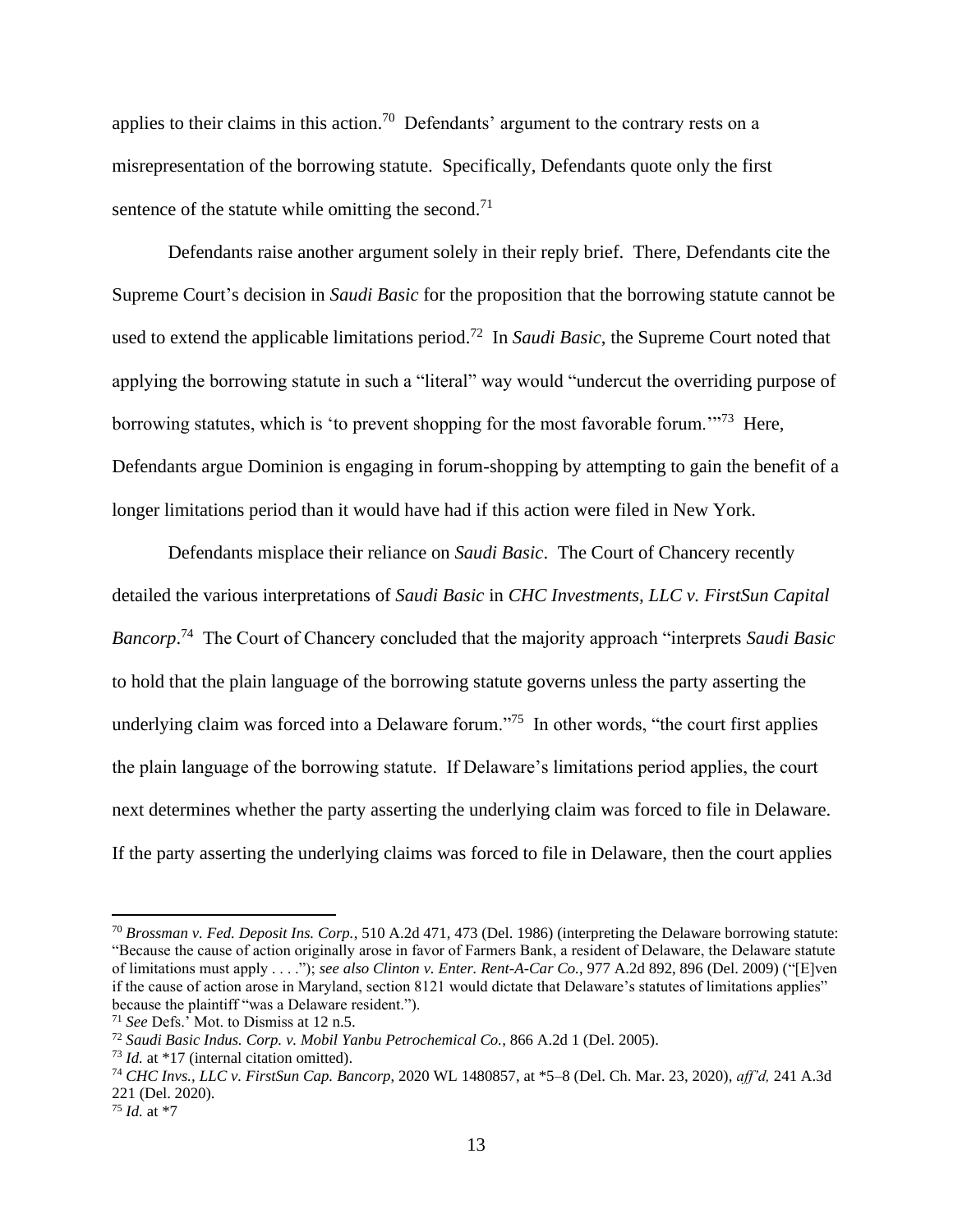the foreign limitations period."<sup>76</sup> Here, the plain language of the borrowing statute provides that the Delaware statute of limitations should be applied. It does not appear that Dominion was "forced" to file its claims in Delaware. Under the majority approach to *Saudi Basic*, therefore, Delaware's limitations period applies to Dominion's claims.

Dominion filed suit against Fox Corporation and Fox Broadcasting for defamation based on statements made between November 8, 2020 and January 26, 2021.<sup>77</sup> Dominion filed the Complaint on November 8, 2021. Dominion filed a praecipe requesting a summons on December 20, 2021 and served Fox Corporate and Fox Broadcasting by counsel on December 21, 2021 and by registered agent on December 29, 2021.<sup>78</sup> Accordingly, Dominion has satisfied Delaware's two-year limitations period.

### **C. THE MOTION IS DENIED AS TO FOX CORPORATION.**

Dominion alleges Fox Corporation is both directly and vicariously liable for the statements of Fox News. The Motion contends that neither theory provides a basis for Fox Corporation to be held liable for the statements. The Motions also argues that Dominion does not adequately plead that Fox Corporation was the proximate cause of Dominion's alleged injuries or that Fox Corporation acted with actual malice. As explained below, the Court holds: (i) Dominion adequately states a claim for defamation per se against Fox Corporation based on its theory of direct liability; (ii) Dominion adequately pleads proximate causation; and (iii) Dominion adequately pleads actual malice. Accordingly, the Court denies Defendants' motion to dismiss as to Fox Corporation.

<sup>76</sup> *Id.* at \*8.

<sup>77</sup> Compl. at  $\P\P$  224(a)–(t).

<sup>78</sup> *See* D.I. 2–3, 9, 15–16.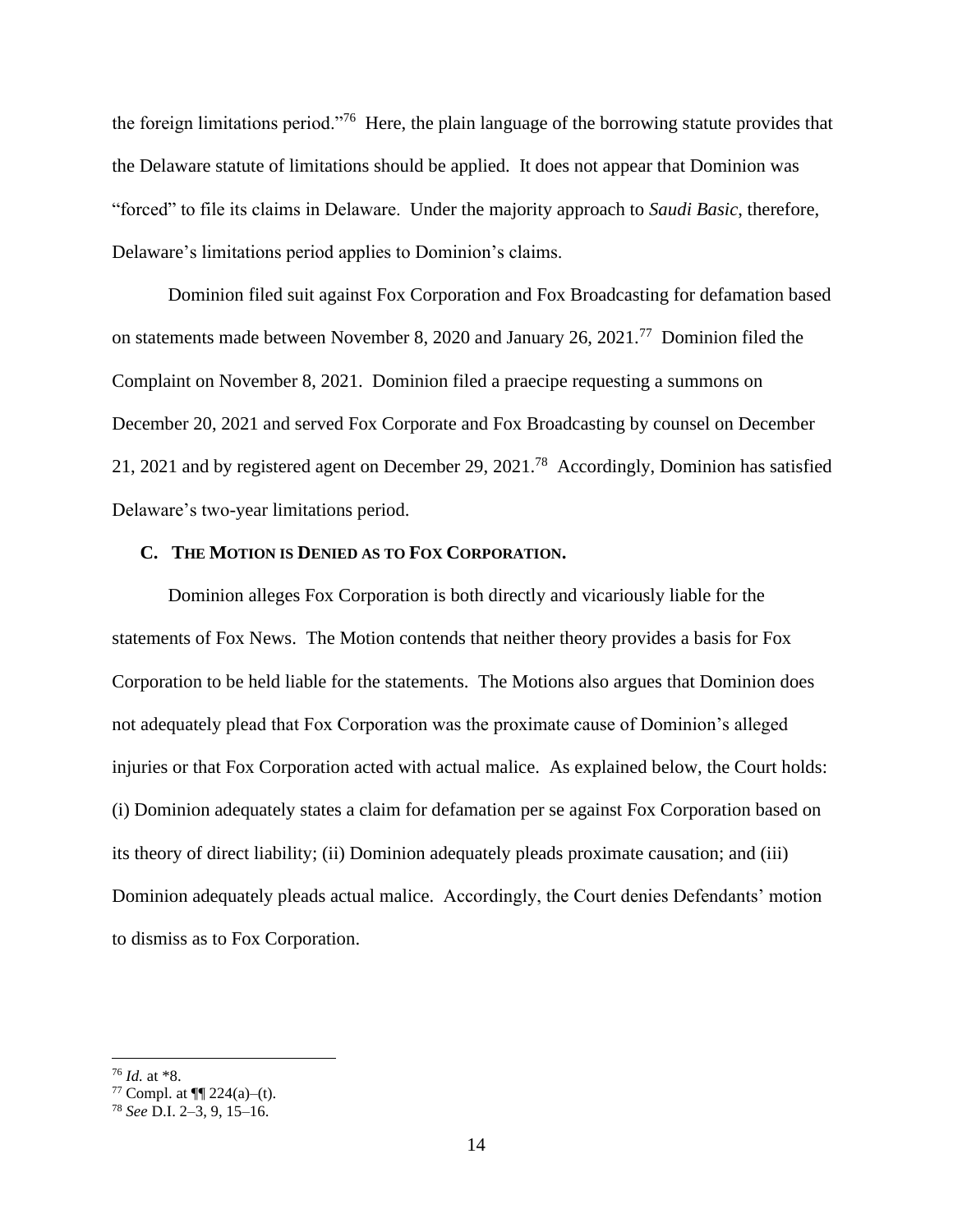# **1. Dominion adequately pleads that Fox Corporation is directly liable for the allegedly defamatory statements published by Fox News.**

Defendants claim that to hold Fox Corporation directly liable for defamation, Dominion must plead that one of its employees had "an affirmative role in the preparation or editing of" the challenged statements.<sup>79</sup> Defendants argue that Dominion pleads no facts to that effect; instead, Dominion makes "only conclusory allegations of supposed decision-making."<sup>80</sup> This argument fails. The Court finds that Dominion has adequately pleaded facts supporting its claim that Fox Corporation is directly liable for Fox News's statements under New York law.

In New York, "all who take part in the procurement, composition and publication of a libel are responsible in law and equally so."<sup>81</sup> "Thus, a defamation claim cannot survive without an allegation that defendants participated in the creation or the publication of the statements at issue."<sup>82</sup>

Here, the Complaint pleads facts permitting a reasonable inference that Fox Corporation participated in the creation and publication of Fox News's defamatory statements. Specifically, Dominion pleaded: (1) Fox Corporation relies on Fox News as its main profit vehicle;  $83$  (2) the executives of Fox Corporation—particularly Rupert and Lachlan Murdoch—have historically exercised a high level of control over the day-to-day operations of Fox News,<sup>84</sup> with Fox News publicly identifying Rupert and Lachlan Murdoch as part of its "Executive Staff" or "Executive Leadership;"<sup>85</sup> (3) Rupert and Lachlan were closely involved with decisions relating to Fox

<sup>79</sup> Fox's Mot. to Dismiss at 30 (quoting *Gaeta v. New York News Inc.*, 95 A.D.2d 315, 328 (N.Y. App. Div. 1983), *rev'd on other grounds*, 465 N.E.2d 802 (1984)).

<sup>80</sup> *Id.* at 30.

<sup>81</sup> *Treppel v. Biovail Corp.*, 2005 WL 2086339, at \*3 (S.D.N.Y. Aug. 30, 2005) (citing *Brown v. Mack*, 185 Misc. 368, 373 (Sup. Ct. 1945)).

<sup>82</sup> *Id.* (collecting cases).

<sup>83</sup> Compl. at ¶ 143.

<sup>84</sup> *Id.* at ¶¶ 144–45, 152–53, 158–59.

<sup>85</sup> *Id.* at ¶¶ 144, 146.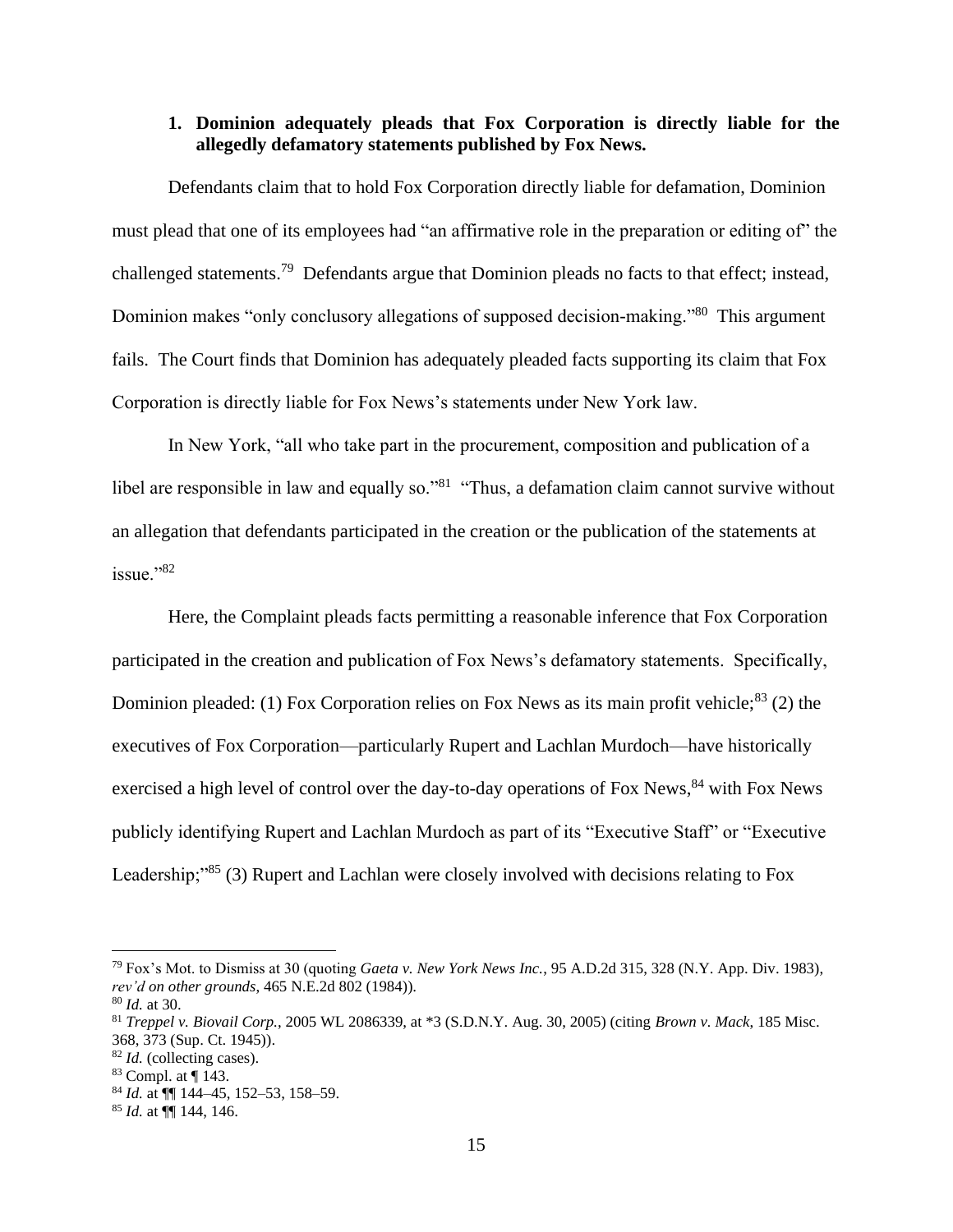News's coverage of the 2020 presidential election;<sup>86</sup> (4) the executives of Fox Corporation believed Fox News would benefit if it endorsed former President Trump's election fraud narrative and suffer if it did not;<sup>87</sup> (5) thus, the executives of Fox Corporations "pressur[ed]" Fox News to "lure the Fox audience back home"<sup>88</sup> and "encouraged" on-air personalities to perpetuate false claims about Dominion; and (6) Fox Corporation "rewarded" those at Fox News who complied with the alleged instructions and "punished" those who did not.<sup>89</sup> When these are accepted as true under Civil Rule 12(b)(6), the allegations permit a reasonable inference that Fox Corporation "t[ook] part in the procurement, composition and publication" of the allegedly defamatory statement, making it "responsible in law."<sup>90</sup> The Court finds that is sufficient for Dominion's claims to survive at the pleading stage. Factual discovery will reveal whether Dominion can succeed in proving its claims at a later stage.

Dominion asks the Court to deny the Motion because it has alleged that Fox Corporation is vicariously liable for Fox News' conduct. The Court will not accept that invitation. Because the claim against Fox Broadcasting survives dismissal under a theory of direct liability, the Court need not decide whether Dominion's theory of vicarious liability is viable under New York law. Moreover, the Court must express its misgivings on this issue. One problem is that New York law appears unsettled as to when a parent company can be held liable for the torts of a subsidiary

<sup>86</sup> *Id.* at ¶¶ 160–61, 166.

<sup>87</sup> *Id.* at ¶¶ 166, 168, 171–75.

<sup>88</sup> *Id.* at ¶166.

<sup>89</sup> *Id.* at ¶ 175.

<sup>90</sup> *See Treppel*, 2005 WL 2086339, at \*3; *see also Conte v. Newsday, Inc.*, 703 F. Supp. 2d 126, 147 n.19 (plaintiff "adequately alleged a cause of action for libel, at least at the motion to dismiss stage," by alleging that the defendants "participated" in the drafting of defamatory statements); *Pisani v. Staten Island Univ. Hosp.*, 440 F. Supp. 2d 168, 179 (E.D.N.Y. 2006) (plaintiff adequately pleaded that the defendants participated in the creation or publication of defamatory statements by alleging the statement was "prepared and approved for publication . . . by the [d]efendants"); *Restis v. Am. Coal. Against Nuclear Iran, Inc.*, 53 F. Supp. 3d 705, 716–17 (S.D.N.Y. 2014) (denying dismissal of defamation action where the defendants allegedly ran the "day-to-day" operations at an organization that published the statements, directed a "name and shame" campaign against the plaintiffs, participated in drafting the defamatory statements, and coordinated the organization's staff in producing and distributing the statements).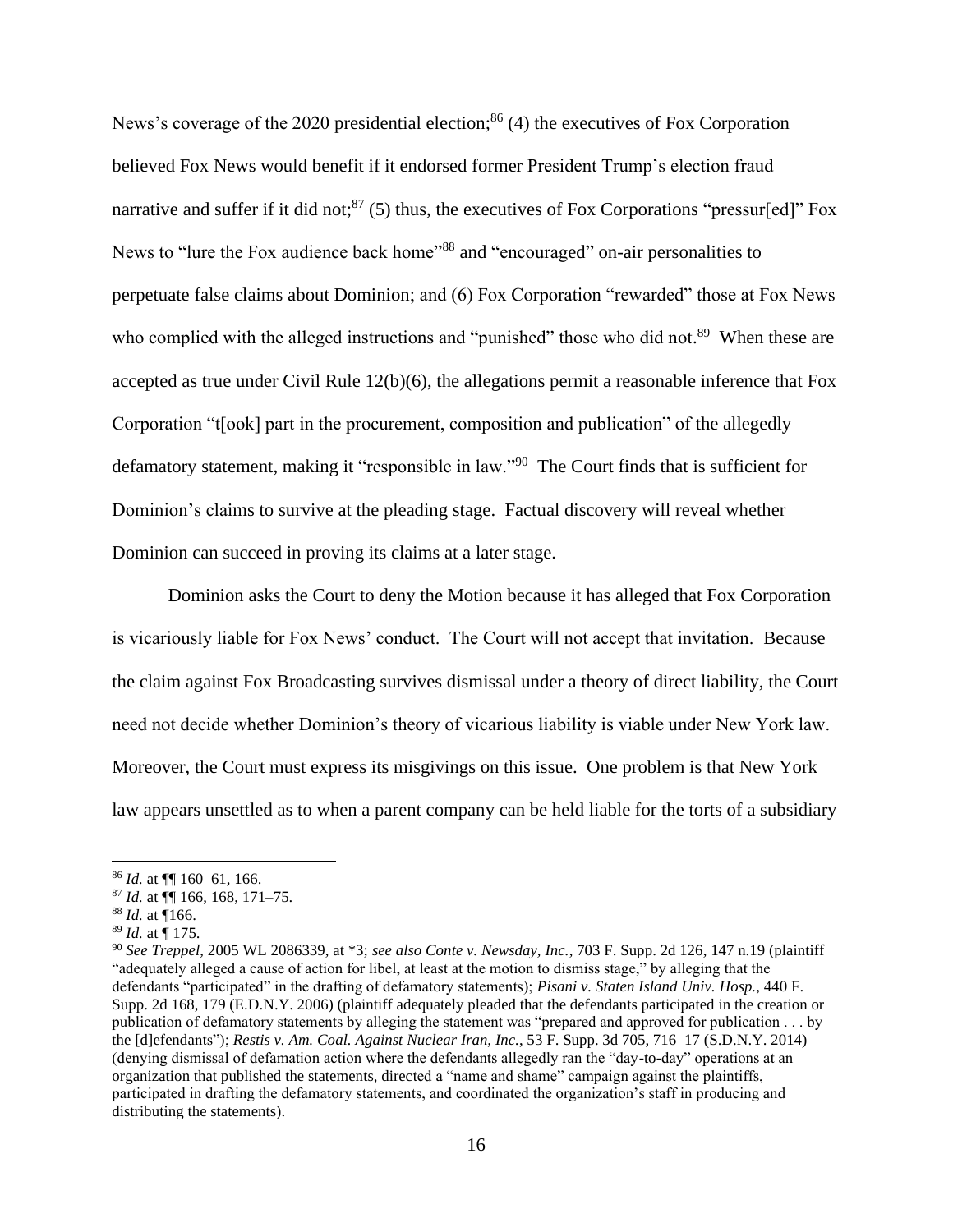company under an agency relationship, which is the same vehicle Dominion seeks to employ here. 91

More generally, Dominion's agency theory rests primarily on its assertion that Fox Corporation exercises a high degree of control over the operations of Fox News.<sup>92</sup> In the Court's view, these pleadings come close to contravening the "fundamental [rule] that a parent is considered a legally separate entity from its subsidiary and cannot be held liable for the subsidiary's action based solely on its ownership of a controlling interest in the subsidiary."<sup>93</sup>

Finally, the Court fails to understand the utility of Dominion's agency theory within this litigation. As explained previously, the Complaint alleges that Fox Corporation played a direct role in the creation and publication of the statements at issue. Moreover, Dominion's answering brief acknowledges that its agency theory rests on the "same allegations" as its direct liability theory.<sup>94</sup> In this context, Dominion's attempt to hold Fox Corporation vicariously liable for the statements appears redundant.

# **2. Dominion adequately pleads that Fox Corporation proximately caused its alleged injuries.**

Defendants argue that Dominion has not adequately pleaded that Fox Corporation was the proximate cause of its alleged injuries because Dominion makes no "factual allegations of wrongdoing attributable to [the] corporate parent."<sup>95</sup> Defendants thus argue the defamation fails

<sup>91</sup> *See Matthews v. Symbion Power LLC*, 69 Misc. 3d 269, 276 (N.Y. Sup. Ct. 2020) ("[T]he court notes that neither the Court of Appeals nor the First Department has ruled on this precise issue and, as shown by the cases cited above, there is a federal split of authority regarding when, in a parent/subsidiary relationship, there is also an agency relationship.").

<sup>92</sup> *See* Compl. at ¶ 178.

<sup>93</sup> *Autronic Plastics, Inc. v. Apogee Lighting, Inc.*, 2021 WL 5965715, at \*4 (E.D.N.Y. Dec. 16, 2021) (quoting *N.Y. State Elec. & Gas Corp. v. FirstEnergy Corp.*, 766 F.3d 212, 224 (2d Cir. 2014)). <sup>94</sup> *See* Dominion's Answering Br. at 24.

<sup>95</sup> *See id.* at 31–32 (citing *Julie Wang v. New York-New Jersey Section of the Ninety-Nines Inc.*, 2018 WL 3432744 (S.D.N.Y. June 4, 2018), *report and recommendation adopted in part*, 2018 WL 3432705 (S.D.N.Y. July 16, 2018)).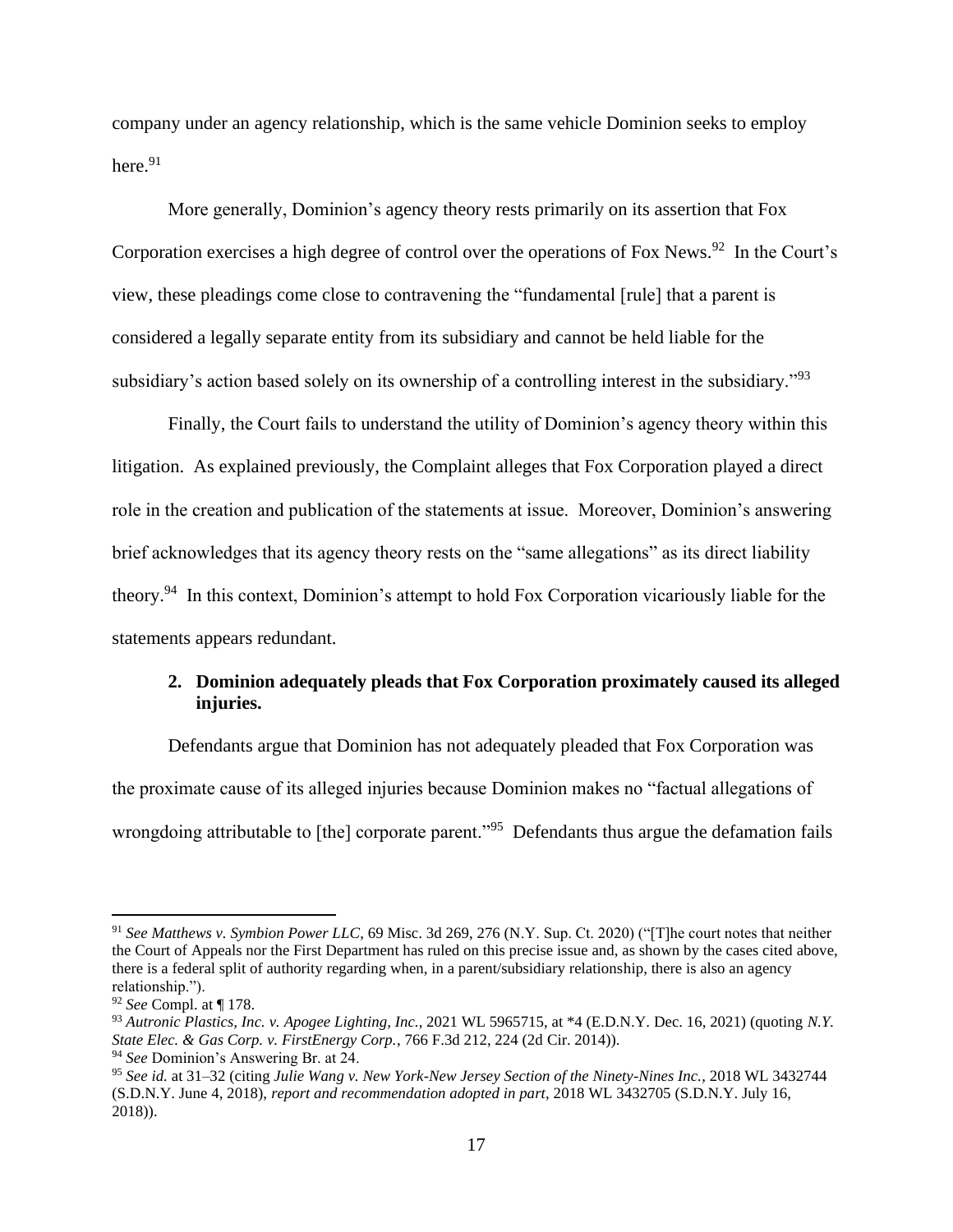because "[t]he Complaint does not allege that Fox Corporation made any defamatory statements" or "that Fox Corporation directed [Fox News] to make any of the allegedly defamatory statements at all, or that Fox Corporation reviewed, edited, or approved the specific statements."<sup>96</sup>

The Court finds that Dominion has adequately pleaded facts supporting a reasonable inference that Fox Corporation proximately caused Dominion's alleged injury. The allegations supporting proximate causation overlap with those supporting direct liability. Specifically, Dominion alleges that: (1) Rupert Murdoch "controls everything" within Fox News;  $97$  (2) when viewership of Fox News declined after the election, Rupert Murdoch stepped in "to call the shots directly;"<sup>98</sup> (3) Rupert Murdoch "encouraged on-air personalities to perpetuate [] baseless claims" about Dominion after he and Lachlan Murdoch made a "'business calculation' to spread lies;"<sup>99</sup> and (4) Fox Corporation "rewarded" those at Fox News who complied and "punished" those who did not.<sup>100</sup> The Court is satisfied that, at this stage of the proceedings, Dominion has adequately pleaded proximate causation based on its "factual allegations of wrongdoing attributable to the corporate parent"—*i.e.*, Fox Corporation.<sup>101</sup>

# **3. Dominion adequately pleads actual malice.**

Defendants argue that even if Fox Corporation could be held liable for the statements of Fox News, "Dominion fails to plead any facts that could support a finding of actual malice on behalf of Fox Corporation."<sup>102</sup> Again, the Court finds Dominion's factual allegations sufficient to survive dismissal.

<sup>100</sup> *Id.* at ¶ 175.

<sup>96</sup> *Id.* at 32.

<sup>97</sup> Compl. at ¶ 152.

<sup>98</sup> *Id.* at ¶ 171.

<sup>99</sup> *Id.* 

<sup>101</sup> *See Julie Wang*, 2018 WL 3432744, at \*5.

<sup>102</sup> Fox's Mot. to Dismiss at 32–33.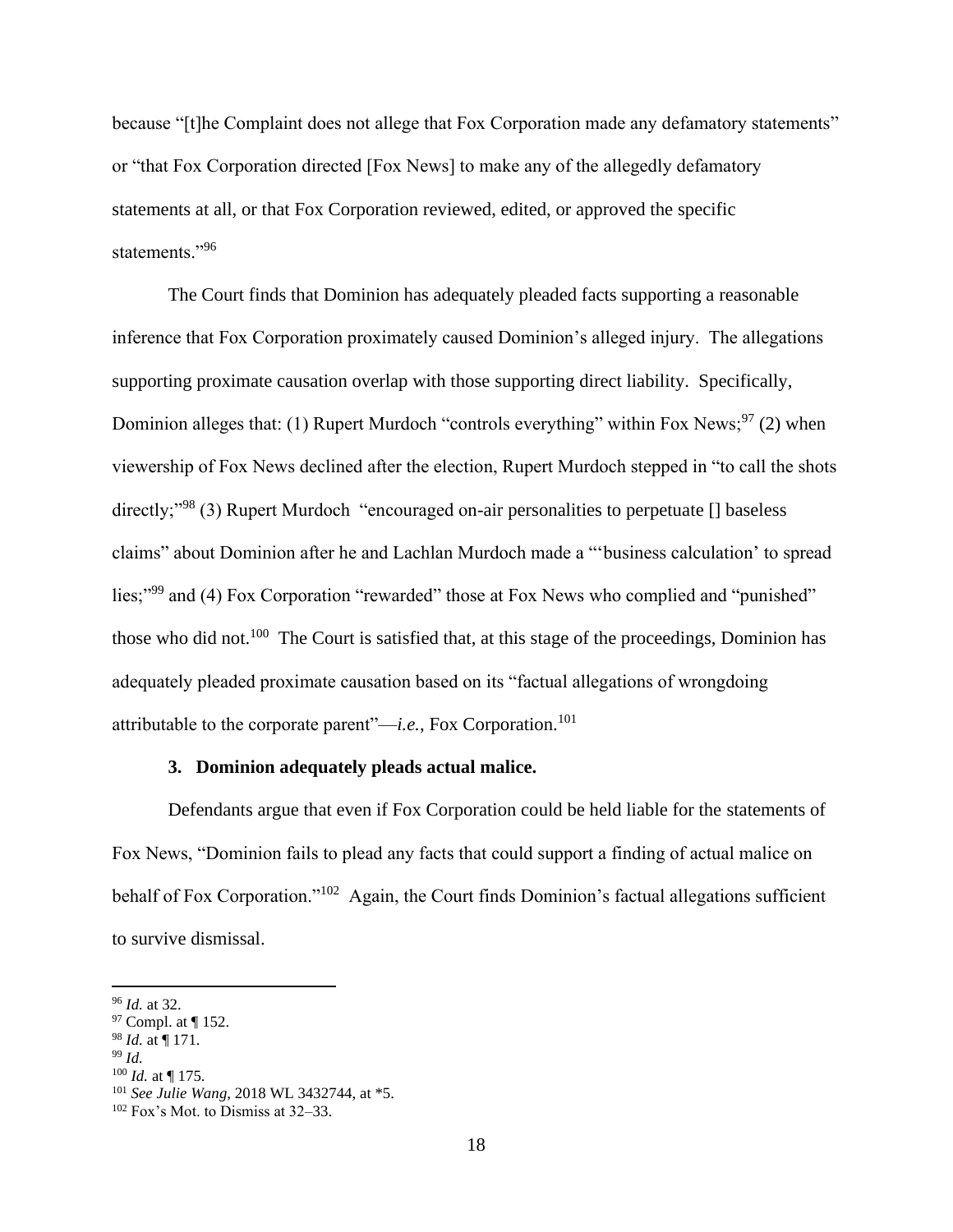Actual malice requires proof that the individual responsible for the allegedly defamatory statements had knowledge that the statements were false or recklessly disregarded the truth.<sup>103</sup> To satisfy the reckless disregard standard, a plaintiff must show the defendant "entertained serious doubts as to the truth of [the] publication or . . . had a high degree of awareness of [its] falsity."<sup>104</sup> The failure to investigate a statement's truth, standing alone, is not evidence of actual malice, "even if a prudent person would have investigated before publishing the statement."<sup>105</sup> But a speaker cannot "purposefully avoid[]" the truth and then claim ignorance.<sup>106</sup> If the plaintiff offers "some direct evidence" that the statement "was probably false," the Court can infer that the defendant "inten [ded] to avoid the truth."<sup>107</sup>

Moreover, "[o]rganizations like [Fox Corporation] cannot have institutional knowledge of falsity. Actual malice must be 'brought home to the persons . . . having responsibility for the [allegedly defamatory] publication."<sup>108</sup> In other words, "[w]hen there are multiple actors involved in an organizational defendant's publication of a defamatory statement, the plaintiff must identify the individual responsible for publication of a statement, and it is that individual the plaintiff must prove acted with actual malice."<sup>109</sup> Still, proof of actual malice "calls a defendant's state of mind into question and does not readily lend itself to summary disposition."<sup>110</sup>

<sup>103</sup> *Agar v. Judy*, 151 A.3d 456, 477 (Del. Ch. 2017).

<sup>104</sup> *Sweeney v. Prisoners' Legal Servs. of New York, Inc.*, 84 N.Y.2d 786, 793 (1995) (alterations in original) (internal quotation marks omitted).

<sup>105</sup> *Id.* <sup>106</sup> *Id.*

<sup>107</sup> *Id.*

<sup>108</sup> *Page v. Oath Inc.*, 2021 WL 528472, at \*5 (Del. Super. Ct. Feb. 11, 2021) (quoting *New York Times Co. v. Sullivan*, 376 U.S. 254, 287 (1964)), *aff'd*, 2022 WL 164008 (Del. Jan. 19, 2022).

<sup>109</sup> *Dongguk Univ. v. Yale Univ.*, 734 F.3d 113, 123 (2d Cir. 2013).

<sup>110</sup> *Hutchinson v. Proxmire*, 443 U.S. 111, 120 n.9 (1979) (internal citations omitted).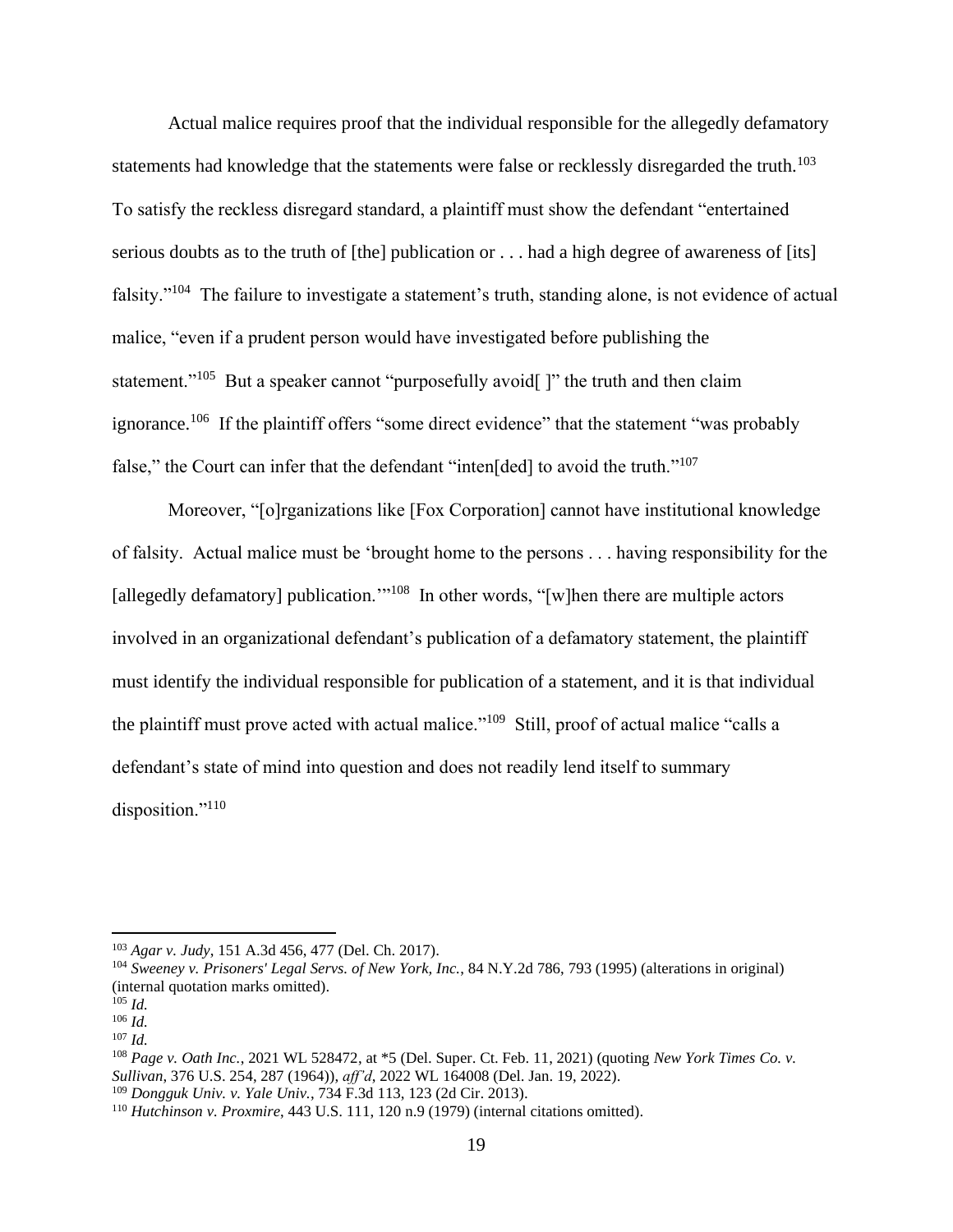Here, Dominion alleges Fox Corporation carried out its tortious conduct "through Rupert and Lachlan Murdoch and others."<sup>111</sup> As a threshold matter, Dominion pleads no facts suggesting who these "others" may be, let alone facts suggesting they acted with actual malice. Nevertheless, the Court finds Dominion has adequately pleaded actual malice with respect to Rupert and Lachlan Murdoch of Fox Corporation.

The relevant allegations in the complaint are: (1) Rupert and Lachlan Murdoch caused Fox News to broadcast false claims about Dominion even though they did not personally believe former President Trump's election fraud narrative;<sup>112</sup> (2) on November 6, 2020, a newspaper reported that Rupert Murdoch spoke with former President Trump and informed him that he had lost the election;<sup>113</sup> (3) the day after the election, Rupert Murdoch allegedly called a Republican leader "urging him to ask other senior Republicans to refuse to endorse Mr. Trump's conspiracy theories and baseless claims of fraud;"<sup>114</sup> and (4) other newspapers under Rupert Murdoch's control—including the Wall Street Journal and New York Post—condemned President Trump's claims and urged him to concede defeat.<sup>115</sup> These allegations support a reasonable inference that Rupert and Lachlan Murdoch either knew Dominion had not manipulated the election or at least recklessly disregarded the truth when they allegedly caused Fox News to propagate its claims about Dominion. Thus, Dominion has successfully brought home actual malice to the individuals at Fox Corporation who it claims to be responsible for the broadcasts.

<sup>111</sup> Compl. at ¶ 244.

<sup>112</sup> *See id.* at ¶¶ 171–75.

<sup>113</sup> *Id.* at ¶ 163.

<sup>114</sup> *Id.*

<sup>115</sup> *Id.* at ¶¶ 165, 169–70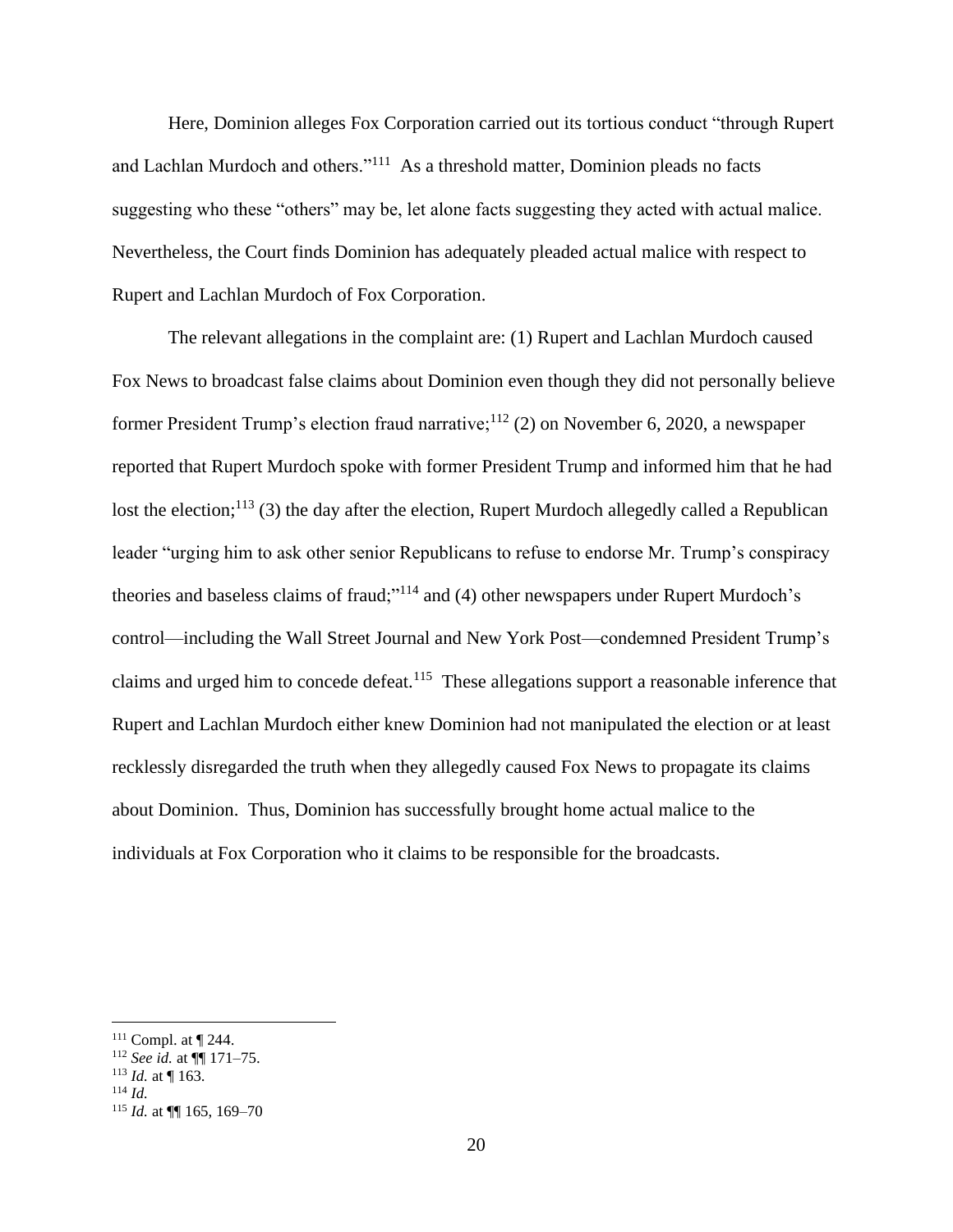Proof of actual malice "calls a defendant's state of mind into question and does not readily lend itself to summary disposition."<sup>116</sup> At this stage, Dominion has pleaded facts sufficient to satisfy Delaware's minimal pleading standard with respect to Fox Corporation.

## **D. THE MOTION IS GRANTED AS TO FOX BROADCASTING.**

Dominion alleges Fox Broadcasting "operated as Fox Corporation's agent in the broadcast and publication of the specific defamatory statements alleged here" based on Fox Broadcasting's conduct in reposting the statements onto fox.com.<sup>117</sup> The Motion argues the claims against Fox Broadcasting fail because: (i) Fox Broadcasting is not liable for reposting Fox News's articles; (ii) Fox Broadcasting did not repost content with actual malice; and (iii) Fox Broadcasting is immune from defamation liability under 47 U.S.C. § 230. As explained below, the Court finds that Dominion does not adequately plead that Fox Broadcasting acted with actual malice. Accordingly, the Court need not reach Fox Broadcasting's other arguments.

Under New York law, "[a] speaker who repeats another's defamatory statements is not made immune from liability for defamation merely because another person previously made the same demeaning claim."<sup>118</sup> Instead, the "black-letter rule [is] that one who republishes a libel is subject to liability just as if he had published it originally, even though he attributes the libelous statement to the original publisher, and even though he expressly disavows the truth of the statement."<sup>119</sup> In cases "involving the reporting of a third party's allegations, recklessness may be found where there are *obvious reasons* to doubt the veracity of the informant or the accuracy

<sup>116</sup> *Hutchinson,* 443 U.S. at 120 n.9 (internal citations omitted).

<sup>117</sup> Compl. at ¶¶ 176–78.

<sup>118</sup> *Watson v. NY Doe 1*, 439 F. Supp. 3d 152, 161 (S.D.N.Y. 2020) (internal citation omitted); *see also Flamm v. Am. Ass'n of Univ. Women*, 201 F.3d 144, 152 (2d Cir. 2000) ("[T]he fact that a particular accusation originated with a different source does not automatically furnish a license for others to repeat or publish it without regard to its accuracy or defamatory character.") (internal citations omitted).

<sup>119</sup> *Cianci v. New Times Pub. Co.*, 639 F.2d 54, 60–61 (2d Cir. 1980).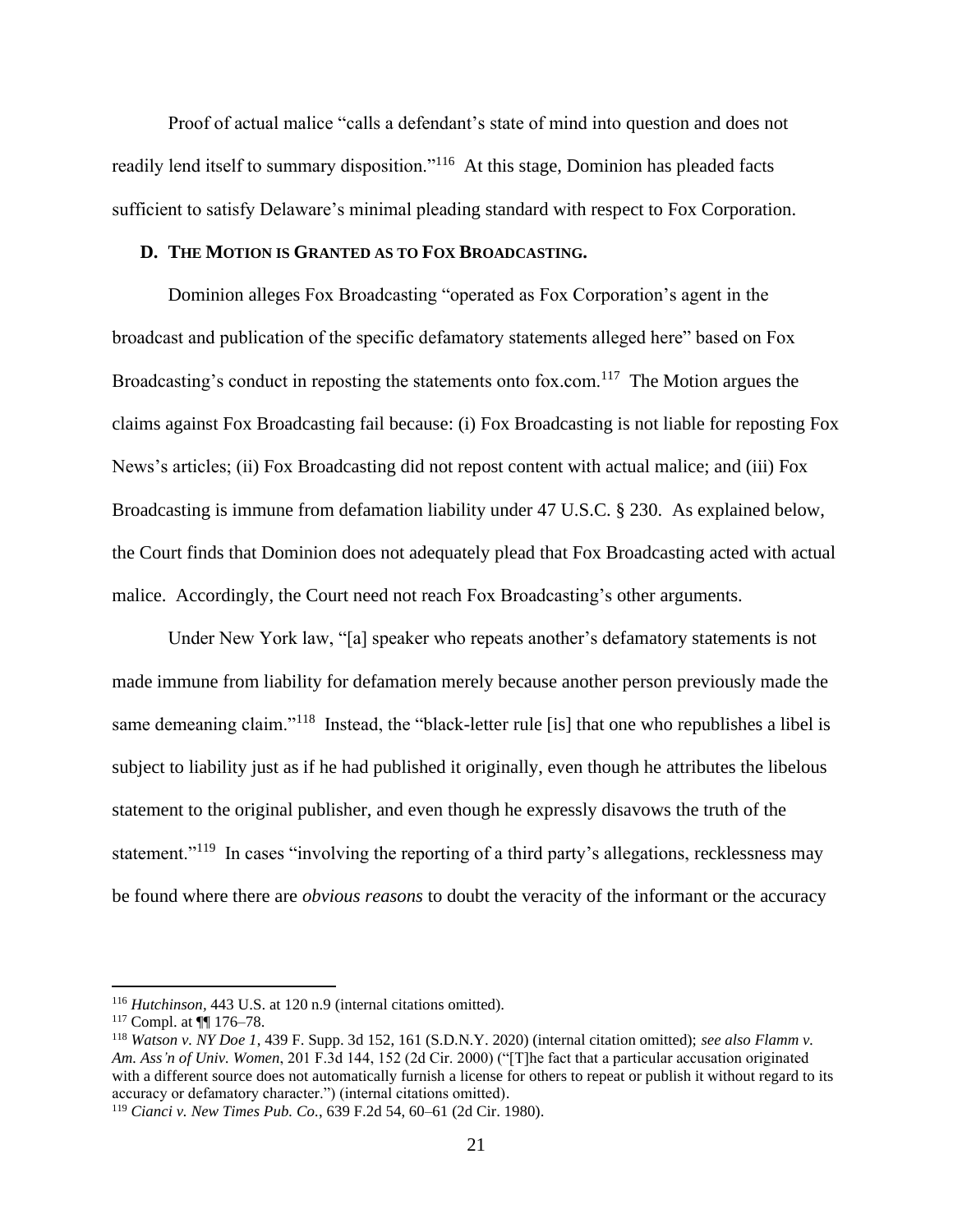of his reports."<sup>120</sup> The relevant question is not whether the re-publisher acted negligently by failing to verify an article, whether it would have been "prudent" to verify an article, or whether there was an "obligation to ensure" that the article was correct.<sup>121</sup> "Rather, the operative question is whether a defendant failed to investigate in the face of 'actual, subjective doubts as to the accuracy of the story."<sup>122</sup> As before, "[o]rganizations like [Fox Broadcasting] cannot have institutional knowledge of falsity. Actual malice must be 'brought home to the persons . . . having responsibility for the [allegedly defamatory] publication."<sup>123</sup>

The Court finds that Dominion fails to plead actual malice with respect to Fox Broadcasting even under Delaware's minimal pleading standard. After asserting that Fox Broadcasting republished Fox News's statements on fox.com, Dominion claims:

On information and belief, Fox Broadcasting took instruction from Fox Corporation and Fox News to publish the defamatory statements. Moreover, on information and belief, those within Fox Broadcasting separately responsible for publishing the defamatory statements knew they were false or acted in reckless disregard of their falsity.<sup>124</sup>

Dominion offers no factual support for these allegations. Dominion does not attempt to specify who at Fox Broadcasting is "responsible" for publishing the defamatory statements. Dominion does not plead facts permitting an inference that such individuals "knew they were false or acted in reckless disregard of their falsity" or that they "failed to investigate in the face of 'actual, subjective doubts as to the accuracy of the story. $\cdot$ <sup>125</sup> Dominion instead rests on "conclusory allegations unsupported by specific facts," which the Court need not accept when considering a

<sup>120</sup> *Biro v. Conde Nast*, 963 F. Supp. 2d 255, 278 (S.D.N.Y. 2013), *aff'd*, 807 F.3d 541 (2d Cir. 2015), and *aff'd*, 622 F. App'x 67 (2d Cir. 2015) (emphasis in original) (internal citations omitted).

<sup>&</sup>lt;sup>121</sup> *Id.* (internal citations omitted).

<sup>&</sup>lt;sup>122</sup> *Id.* (internal citations omitted).

<sup>123</sup> *Page*, 2021 WL 528472, at \*5.

 $124$  Compl. at  $\P$  177.

<sup>125</sup> *See Biro*, 963 F. Supp. 2d at 278 (internal citations omitted).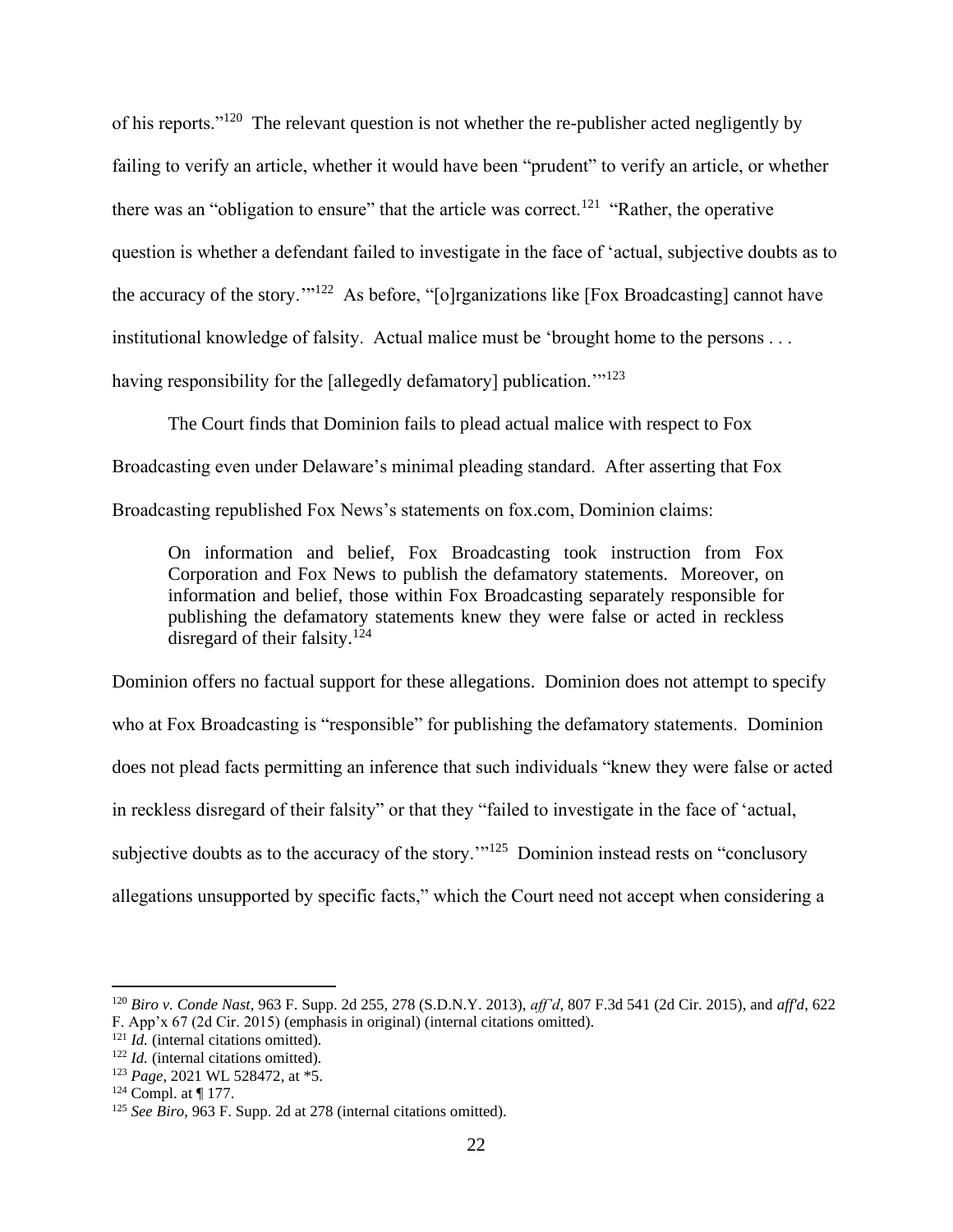motion to dismiss.<sup>126</sup> Because Dominion does not adequately plead that Fox Broadcasting acted with actual malice, Dominion's claim for defamation per se fails as to Fox Broadcasting.<sup>127</sup>

Dominion's arguments to the contrary are unpersuasive. Dominion argues that Fox Broadcasting "disregarded publicly available evidence casting doubt on the truth of the defamatory of the defamatory statements" and "likely was aware that its sister publications, the *New York Post* and *Wall Street Journal*, were reporting facts that cast doubt on the defamatory statements."<sup>128</sup> These arguments are both speculative and unsupported in the Complaint.

The Complaint contains no well-pleaded factual allegations relating to Fox Broadcasting's subjective knowledge or decision-making. Again, the Complaint does not even identify who at Fox Broadcasting was responsible for the publications. This is also true as to Dominion's argument that Fox Broadcasting "knew" that Fox News "was scrambling to avoid losing viewers to Newsmax and OAN, making it more likely that [Fox News] would publish unreliable reports from untrustworthy sources, such as Giuliani, Powell, and Lindell."<sup>129</sup> Although subjective doubt can be proven through evidence demonstrating that the defendant was "subjectively aware that it was highly probable that [its] story was . . . so inherently improbable that only a reckless person would have put [it] in circulation,'"<sup>130</sup> the Complaint contains no well-pleaded factual allegations that any specific person at Fox Broadcasting was subjectively aware of anything. The Court finds that the Complaint, as to Fox Broadcasting, rests on conclusory assertions and speculation.

<sup>126</sup> *See Price*, 26 A.3d 166.

<sup>&</sup>lt;sup>127</sup> *See Biro*, 963 F. Supp. 2d at 281 ("[I]n the absence of any factual allegations suggesting the contrary, there is no reason to believe that the Republisher Defendants had 'serious doubts as to the truth of [the] publication,' or 'a high degree of awareness of [its] probable falsity.'") (internal citations omitted). <sup>128</sup> Dominion's Answering Br. at 51.

<sup>129</sup> *Id.* at 53–54.

<sup>130</sup> *US Dominion, Inc. v. Powell*, 554 F. Supp. 3d 42, 60 (D.D.C. 2021), *appeal dismissed sub nom. US Dominion, Inc. v. My Pillow, Inc.*, 2022 WL 774080 (D.C. Cir. Jan. 20, 2022) (internal citations omitted).